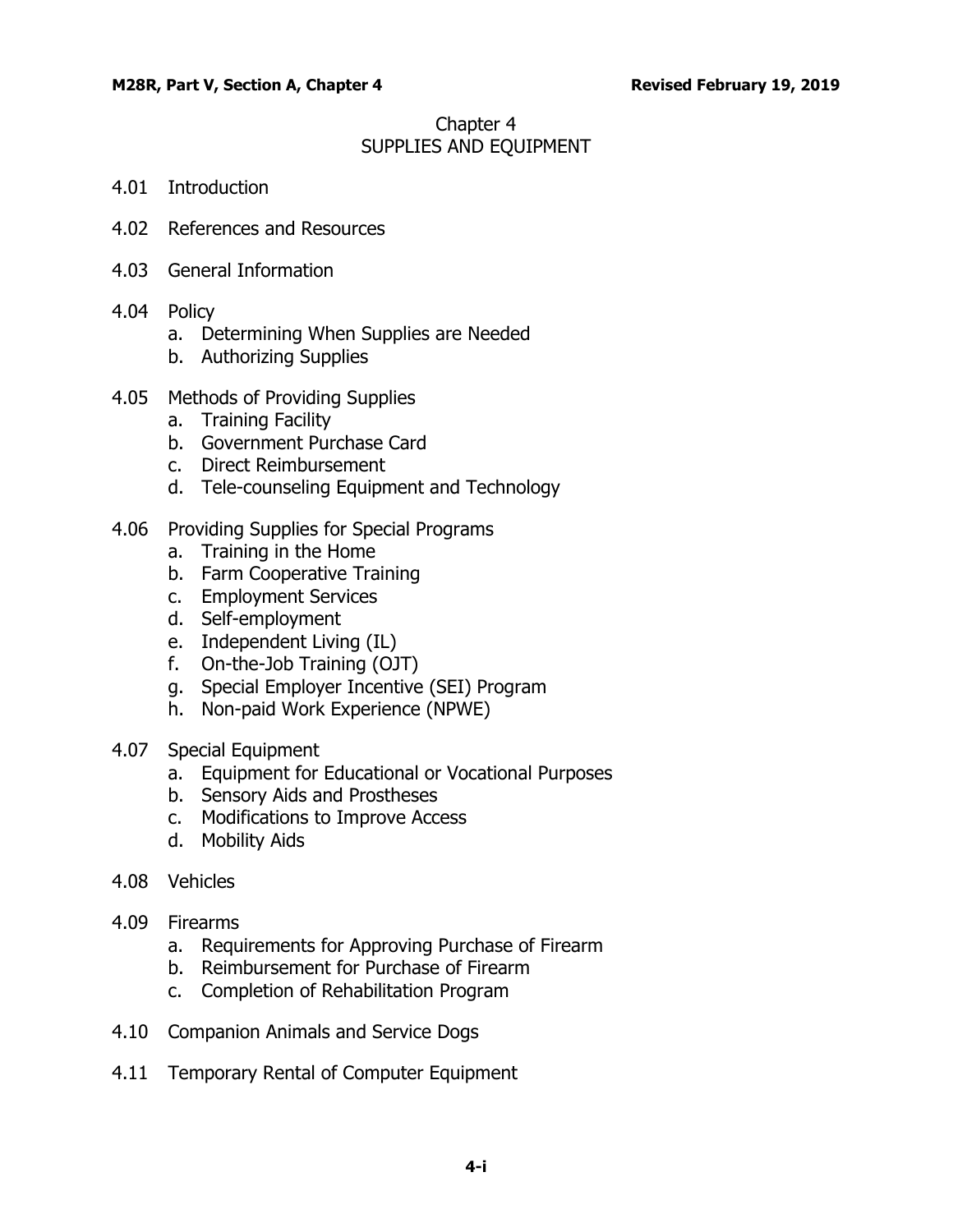- 4.12 [Clothing, Magazines and Periodicals, and Items that May be Personally Used](#page-16-0) a. [Clothing](#page-16-1)
	- b. [Magazines and Periodicals](#page-16-2)
	- c. [Items that May be Personally Used](#page-16-3)
- 4.13 [Supplies for Special Projects and Theses](#page-16-4)
- 4.14 [Upgrades and Maintenance](#page-16-5)
	- a. [Extended Warranty/Service Plan](#page-16-6)
	- b. [Upgrading to a New Computer System](#page-17-0)
	- c. [End of VR&E Responsibility](#page-17-1)
- 4.15 [Replacement of Supplies](#page-17-2)
	- a. [Lost, Stolen, Misplaced, or Damaged Supplies](#page-17-3)
	- b. [Supplies Used in More Than One Part of the Program](#page-18-0)
- 4.16 [Repayment](#page-18-1)
	- a. [Consumable supplies](#page-18-2)
	- b. [Non-consumable Supplies](#page-18-3)
	- c. [Training in the Home and Self-employment](#page-19-0)
	- d. [Transfers from Chapter 31 to Chapter 33](#page-20-0)
	- e. [Procedures](#page-20-1)
	- f. [Turn-in of Non-consumable Supplies](#page-21-0)
- 4.17 [Prevention of Abuse](#page-21-1)
	- a. [VRC Responsibilities](#page-21-2)
	- b. [VR&E Officer Responsibilities](#page-21-3)
- Appendix O. VA Forms
- Appendix AZ. Review Prior to Purchase of Firearms

Appendix BA. Conditions of Reimbursement for Purchase of Firearms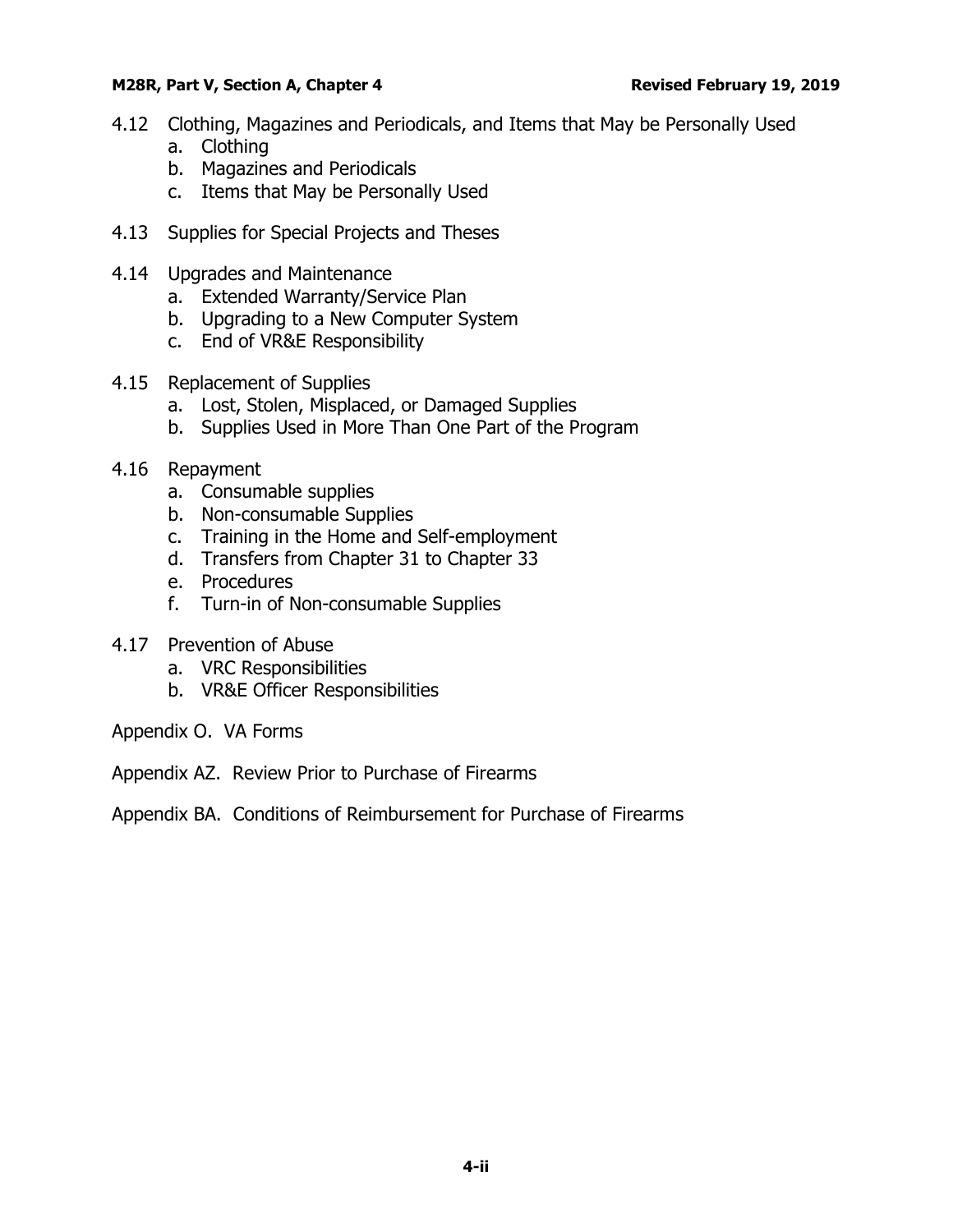# Chapter 4 SUPPLIES AND EQUIPMENT

# <span id="page-2-0"></span>4.01 Introduction

This chapter outlines the guidelines and determinations needed to purchase supplies and equipment for Veterans participating in the Department of Veterans Affairs (VA) Vocational Rehabilitation and Employment (VR&E) Program.

<span id="page-2-1"></span>4.02 References and Resources (Change Date February 19, 2019)

| Regulations: | 38 Code of Federal Regulations (CFR) 21.210 -21.222 |
|--------------|-----------------------------------------------------|
|              | 38 CFR 21.216                                       |
|              | 38 CFR 21,219                                       |
|              | 38 CFR 21.222                                       |
|              | 38 CFR 21.364                                       |
|              |                                                     |

- Resources: Veterans Benefits Administration (VBA) Handbook 4080, December 3, 2010
- VA Forms (VAF): VAF 28-1905, Authorization and Certification of Entrance or Reentrance into Rehabilitation and Certification of Status VAF 28-1905d, Special Report of Training VAF 28-1905m, Request for Supplies VAF 28-1905L, Disposition of Supplies (Chapter 31) VAF 28-8861, Request for Medical Services VAF 20-0998, Your Rights to Seek Further Review of our Decision (Note - this form replaced all versions of VAF 4107 effective February 19, 2019)

# <span id="page-2-2"></span>4.03 General Information

Supplies that VA determines are necessary for the Veteran's rehabilitation program are provided to enable a Veteran to pursue rehabilitation and achieve the goals of his/her program. Supplies necessary to accomplish the purposes of a Veteran's rehabilitation program may include, but are not limited to, the following:

- Books.
- Office supplies (e.g., paper; ink/toner; pens, pencils and markers; binders; tape; envelopes; shredders; anti-glare/anti-radiation screens [VDT]; and ergonomic products).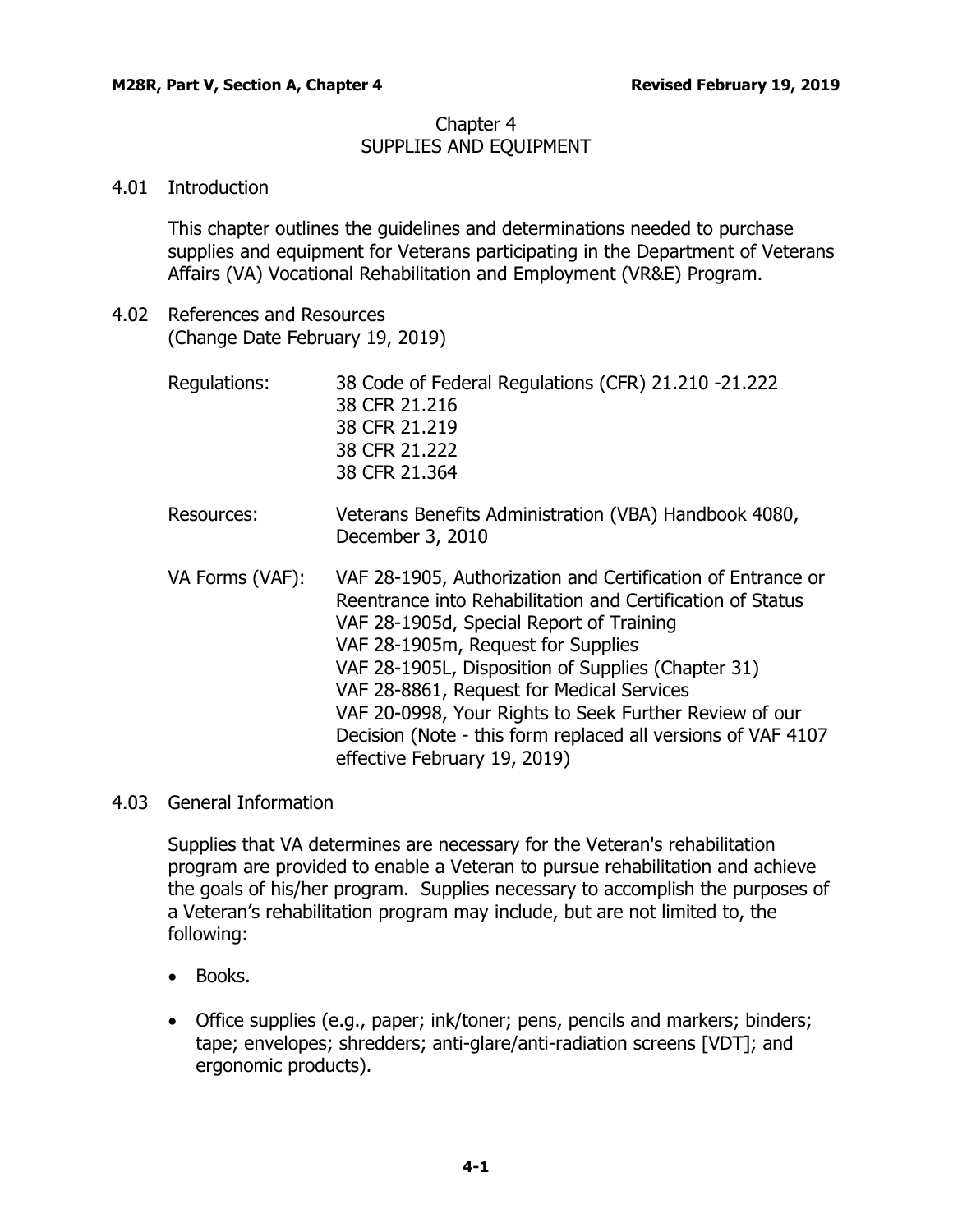- Tools.
- Consumable goods (e.g., Internet installation and usage; printer paper, toner or ink cartridges; monitor cleaning fluid or wipes; CD ROM disks; and flash drives.).
- Computer packages (e.g., desk top or lap top computer, power source, memory, monitor, disk drives, video and sound cards, speakers, software, printers, scanners, fax/modems, surge protectors and extended warranties/service plans).
- Other materials or equipment that the Veteran needs to pursue training or achieve an employment or independent living goal.

#### <span id="page-3-1"></span><span id="page-3-0"></span>4.04 Policy

a. Determining When Supplies are Needed

VA must provide a Veteran with all the supplies, including consumable supplies that the Veteran needs for a program of rehabilitation services. In accordance with 38 CFR 21.210 through 21.222, VA may authorize supplies which are required only under the following conditions:

- 1. The supplies are to be used by similarly circumstanced individuals who do not have a disability in the same training or employment.
- 2. The supplies are to be used to mitigate or compensate for the effects of the Veteran's disability while he/she is being evaluated, trained, or assisted in gaining employment. This includes supplies to lessen a competitive disadvantage with other students or job seekers.
- 3. The supplies are to be used to allow the Veteran to function more independently and to lessen his/her dependence on others.

The VRC is solely responsible for determining the need for supplies. A facility may not require an item for a particular course but the VRC may determine that the Veteran needs the item to achieve a rehabilitation goal. The VRC may authorize the item if both of the following conditions apply:

- The item is generally owned and used by all students pursuing the course.
- Students who do not have the item would be placed at a distinct disadvantage in pursuing the course.

Example: a Veteran is competing in training or in an employment search with non-Veteran job candidates who are younger and have no disabilities. Many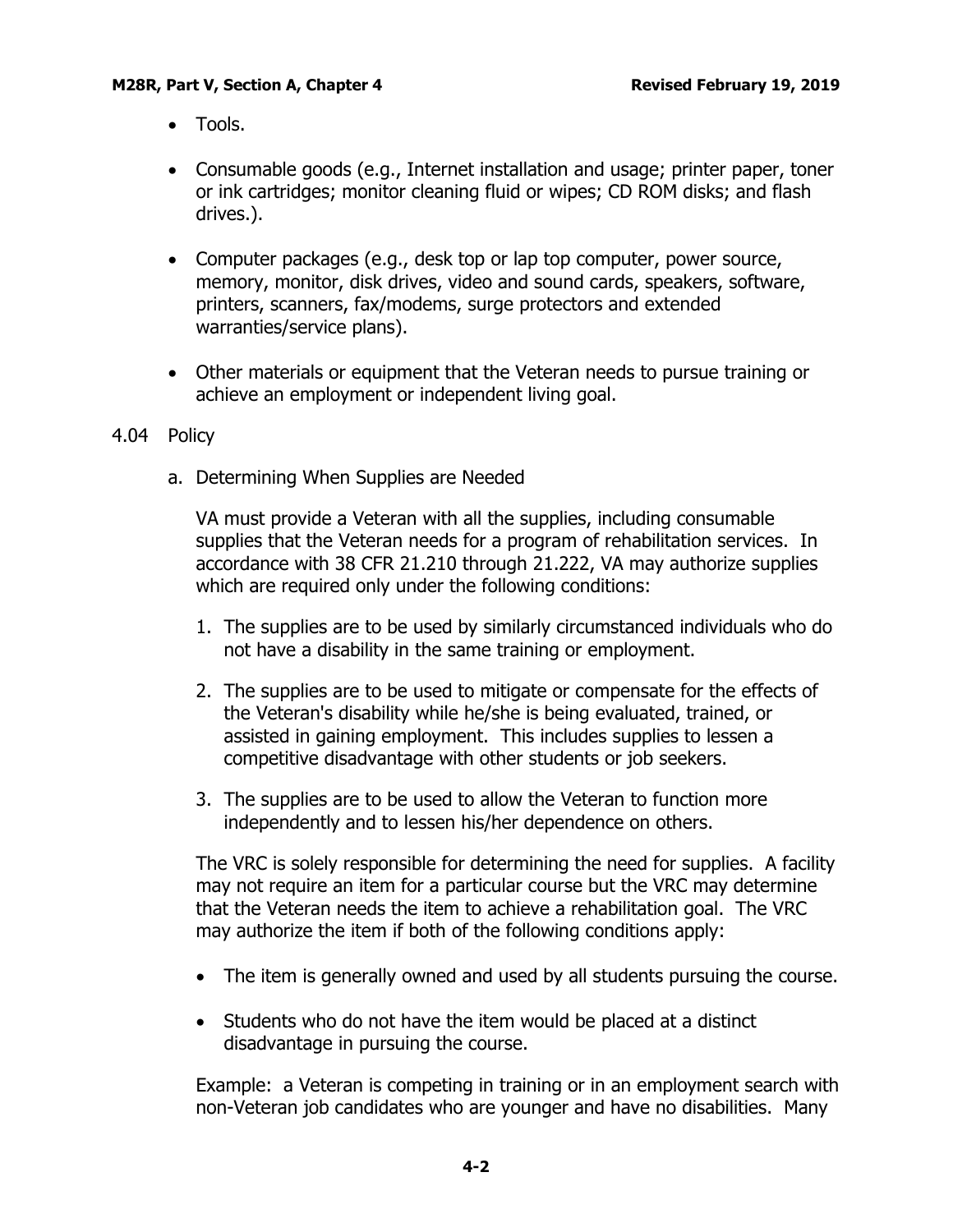of these other candidates own and use computers to succeed in training and demonstrate job-related computer skills. This Veteran may well need a computer package to remain competitive. The VRC may decide to purchase a computer package only after carefully analyzing the Veteran's situation and need for the computer package (e.g., the training facility does not have sufficient computer equipment on campus or the Veteran's situation does not allow adequate access to the facility's equipment).

The VRC should also take into consideration whether the Veteran already owns a computer before authorizing purchase of a computer package. There may be situations when a Veteran already owns a computer, but if it is used by others in the household, it may still be necessary to purchase a computer package for the Veteran. However, it may not be necessary to purchase Internet service in this situation if the Veteran already has Internet service provided for the use of his/her entire household. In general, supplies such as a computer package or Internet service should only be purchased when the VRC determines that the purchase is required or deemed necessary to assist the Veteran in completing the objectives of a rehabilitation plan.

The VRC must document the determination of need for supplies on VAF 28- 1905d and file in the VR&E record, or in Corporate WINRS (CWINRS) notes.

See Appendix O, VA Forms, for information on how to access all forms referenced in this chapter.

<span id="page-4-0"></span>b. Authorizing Supplies

A Veteran's case must have been assigned to one of the following case statuses to be eligible to receive supplies:

- Rehabilitation to the Point of Employability
- Extended Evaluation
- Independent Living
- Employment Services

Supplies should generally be authorized after the date of enrollment in training or the beginning date of other rehabilitation services unless there are compelling reasons to authorize them earlier. A VRC may authorize delivery of supplies only after the Veteran signs his/her rehabilitation plan and is accepted to start training at a facility.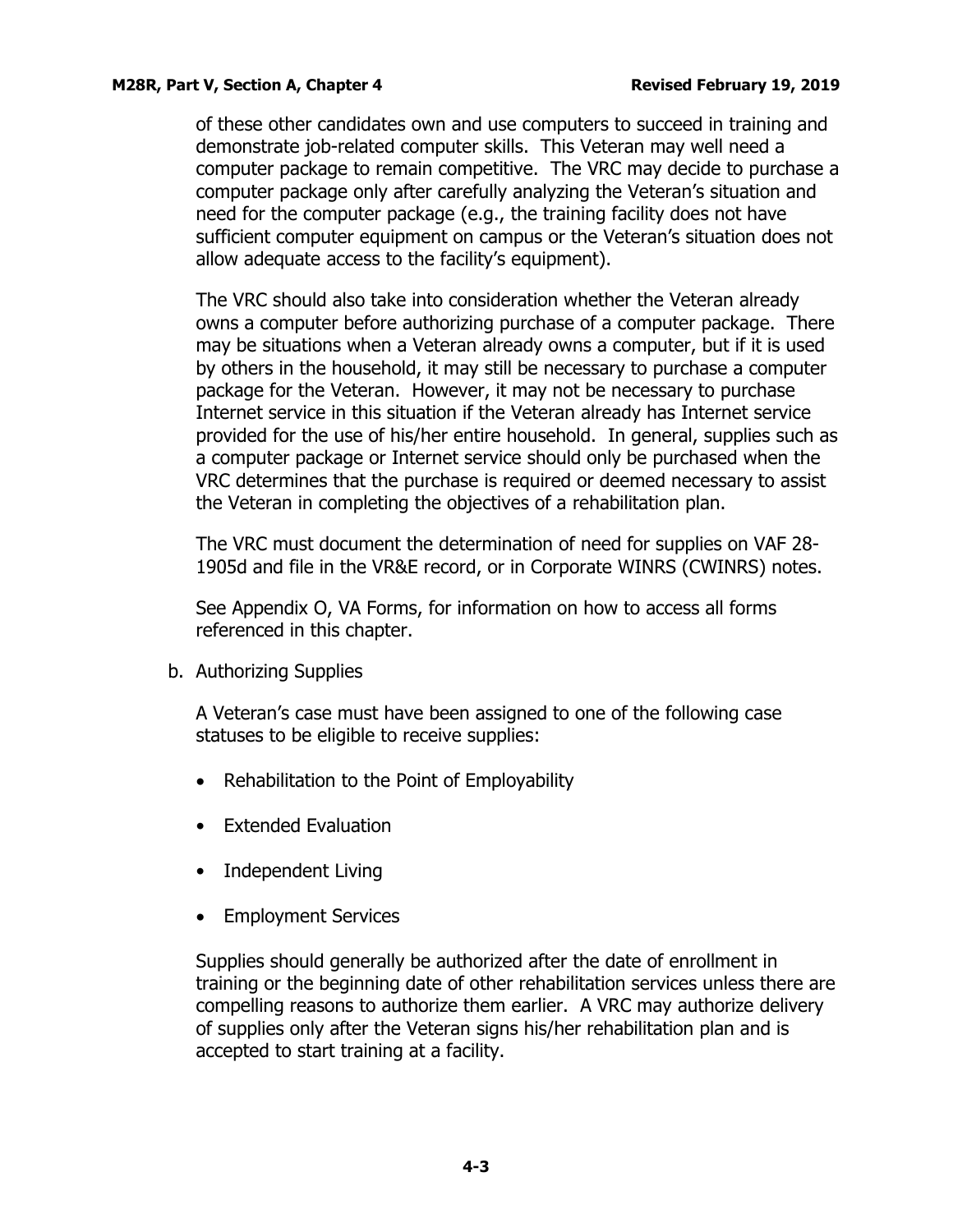1.Prior Authorization Not Required

The VRC does not need to grant prior approval for an item if all of the following apply:

- The item is a standard book, tool, or material.
- The facility requires the item for all individuals in the Veteran's course or employment.
- The facility provides the item.
- 2.Prior Authorization Required

The VRC must approve in advance all supplies other than the supplies described above. Items such as computer packages and equipment (e.g., flash drives and hard drives), cameras and voice recorders must be approved in advance unless the facility requires all individuals pursuing the training course or program to own them personally. The VRC must determine that the Veteran needs the requested item before authorizing purchase of the item.

To ensure timely delivery of the supplies, the VRC should receive all requests for supplies within the first two weeks of a course or term. Requests for supplies must be received in writing from the Veteran (an email from the Veteran meets this requirement). VA must not reimburse a facility or campus bookstore for supplies purchased without prior VA approval unless the VRC determines that the Veteran was acting in good faith to obtain the supplies.

3.Reasons for Early Release of Supplies

Reasons for authorizing supplies before the start date may include one or more of the following circumstances:

- (a) The facility does not provide required supplies and the VRC must purchase the items using the government purchase card. Refer to section 4.05.b of this chapter for more guidance on using the government purchase card to purchase supplies.
- (b)The facility provides required supplies, but VA must submit orders for supplies to the facility before the date of enrollment or course commencement.
- (c)The risk of the Veteran failing in either training or employment will increase if he/she does not have the necessary supplies before starting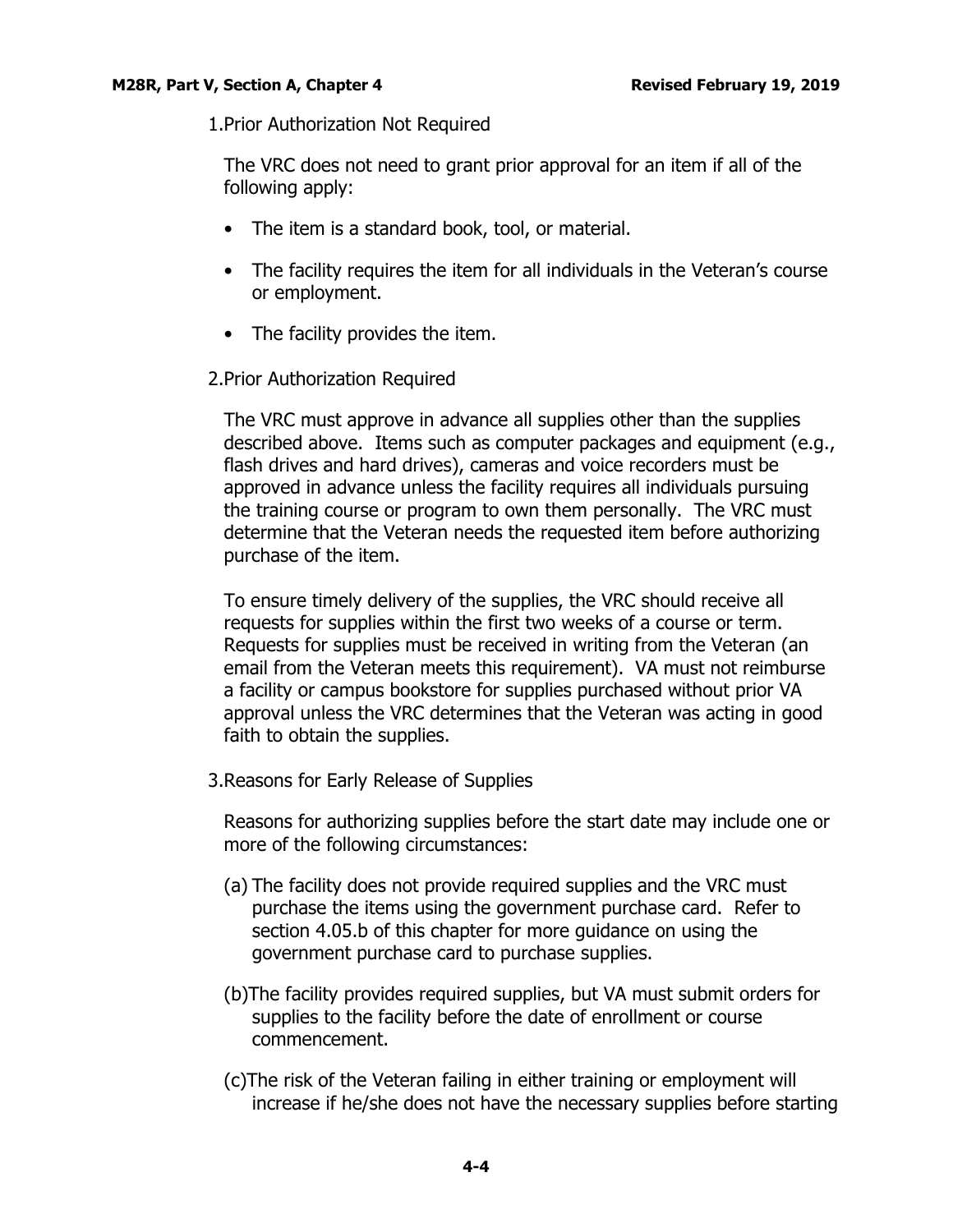training or employment. Example: the Veteran will enter training and the VRC has determined that the Veteran needs a computer package. The Veteran needs to be proficient in the use of the equipment and software when the first term begins. The Veteran should receive the computer package before training begins to allow him/her time to learn to use it.

The reasons for early release of supplies must be documented on VAF 28- 1905d and filed in the Veteran's VR&E record, or in CWINRS notes.

- <span id="page-6-1"></span><span id="page-6-0"></span>4.05 Methods of Providing Supplies
	- a. Training Facility

Whenever possible, VA will use VAF 28-1905 to authorize the purchase of supplies from the Veteran's training facility. This method ensures that supplies are available and can be secured in a timely manner. The VRC must only authorize supplies for approved periods. VAF 28-1905 outlines the approved periods and is the basis for the Finance activity to pay a facility for supplies. Refer to M28R.V.A.3 for guidance on the preparation of VAF 28- 1905.

For VA purposes, a facility provides the supplies even when the facility itself does not directly provide the supplies but has a designated supplier, such as a campus bookstore. When a facility operates a bookstore for all students, payment to the bookstore for supplies issued to Veterans participating in the VR&E Program must be no greater than charges made to non-Veteran students. Reimbursement for supplies is governed by VAAR 831.7001-3. Refer to M28R.V.B.7 for administrative procedures and guidelines related to authorizing and processing payments for services.

VA may pay a handling fee of up to 10 percent of the cost of supplies, including books, equipment, or other supplies, to either of the following:

- Educational or training facilities.
- A facility's designated supply provider (e.g., campus bookstore).

To be entitled to this fee, the facility or designated supplier must provide program participants or VA with administrative or special services beyond those they provide to other customers. The 10 percent handling fee must not be paid under the following conditions (VAAR 831.7001-3 (k)):

• When the tuition covers the charges for supplies or rentals, or a stipulated fee is assessed to all students, a handling charge is not allowable.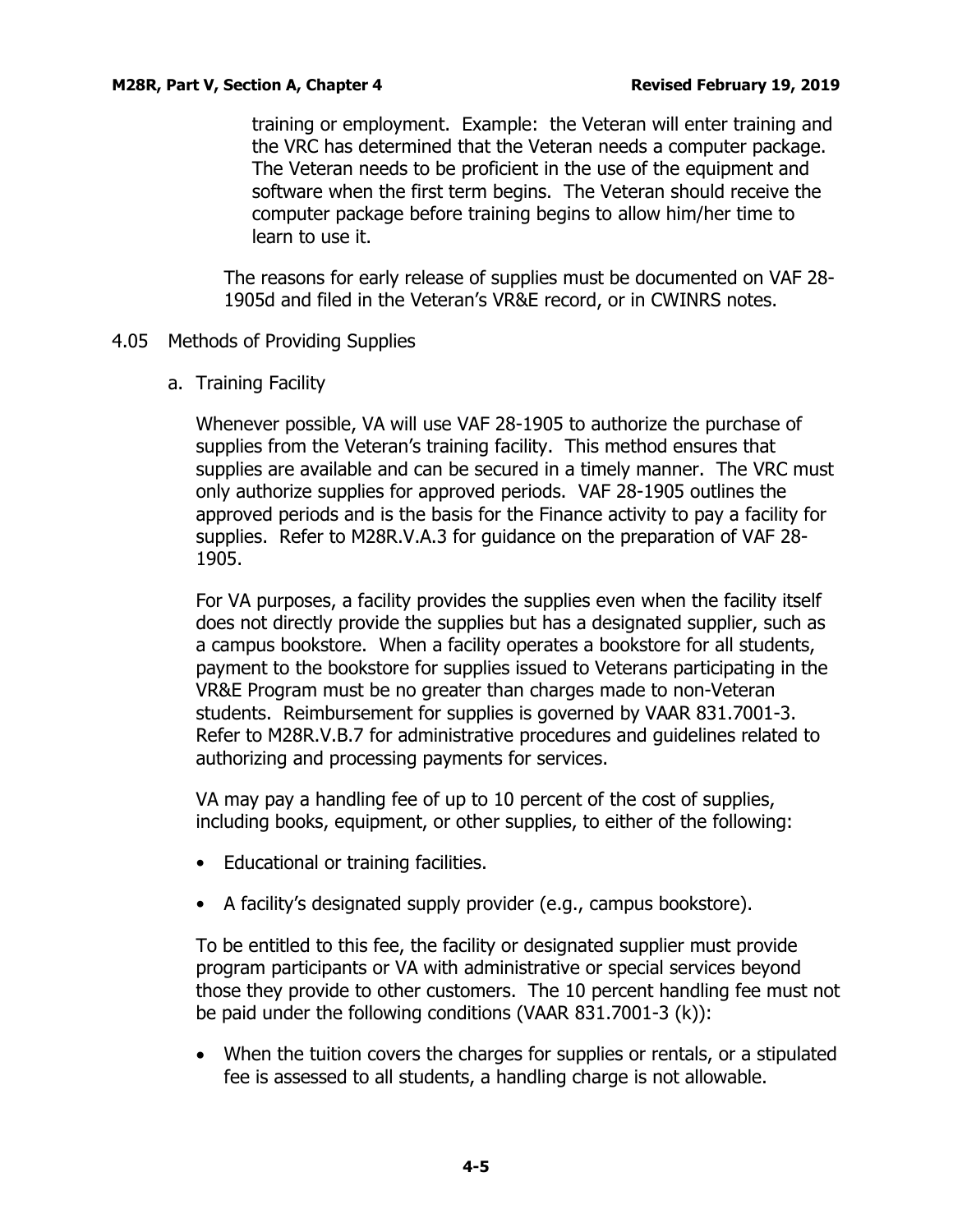- The handling charge is not allowable for Government-owned books that the facility procures from the Library of Congress.
- <span id="page-7-0"></span>b. Government Purchase Card

The government purchase card may be used as a procurement and payment method for supplies purchased for Veterans participating in the VR&E Program in accordance with the information and regulations established in Federal Acquisition Regulation (FAR), VA Acquisition Regulation (VAAR) and the VBA Handbook 4080, December 3, 2010. The government purchase card should be used by VR&E as a payment method for supplies not available at a local facility bookstore.

To ensure timely delivery of the supplies, the VRC should receive all requests for supplies within the first two weeks of a course or term. Requests for supplies must be received in writing from the Veteran (an email from the Veteran meets this requirement). When supplies must be purchased using the government purchase card, the Veteran must research at least three suppliers and submit a list showing comparative prices to the VRC. Refer to M28R.V.B.5 for administrative procedures and guidelines on the use of the government purchase card for official purchases.

VR&E staff should be aware of the Federal Strategic Sourcing Initiative (FSSI) that governs the purchase of office supplies and is intended to cut procurement costs government-wide. This includes office supplies purchased on behalf of Veterans participating in the VR&E Program. If the government purchase card must be used to purchase office supplies, including some consumable goods listed in section 4.03 of this chapter, then the FSSI must be the first source consulted for these purchases. If the FSSI is not used, then the reason for not using FSSI must be clearly documented on VAF 28- 1905d and filed in the Veteran's VR&E record or in a CWINRS note. Refer to M28R.V.B.5 of this part for more guidance on FSSI requirements.

<span id="page-7-1"></span>c. Direct Reimbursement

Direct reimbursement is appropriate when a facility bookstore does not carry required supplies or a vendor does not accept the government purchase card. Reimbursement to a Veteran for the purchase of supplies should be the last available option and should not be utilized unless there is no other way to obtain the supplies in a timely manner. A Veteran who is attending a facility that does not have a bookstore on campus or who is participating in an online training program should be given VAF 28-1905 to authorize payment for supplies at a local facility bookstore that has been approved and has a valid facility code before considering direct reimbursement. Refer to M28R.V.A.3 for more information on direct reimbursement.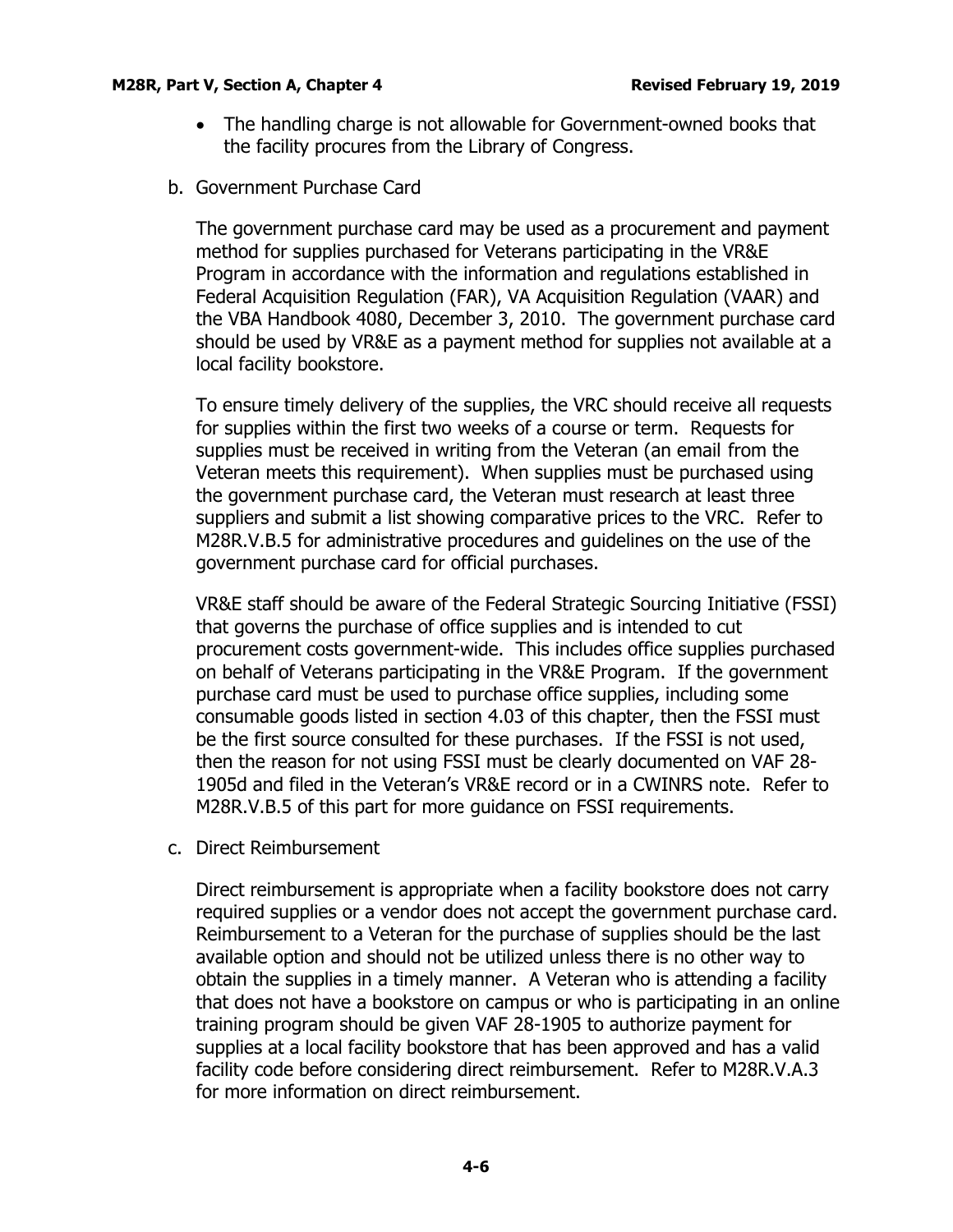<span id="page-8-0"></span>d. Tele-counseling Equipment and Technology (Change Date November 20, 2018)

Tele-counseling uses Video-Teleconferencing (VTC) technology, called VA Video Connect, for the face-to-face communication between the case manager and the Veteran. This technology uses computer equipment, webcam, and internet access.

1.Conditions for Purchasing Tele-counseling Equipment and Technology

(a) Provision of equipment and/or internet access to the Veteran is only allowable if the equipment is necessary for the Veteran's successful completion of his/her rehabilitation plan.

Computer or laptop, smart phone, webcam, and internet access may not be provided to Veterans for the sole purpose of participating in Tele-counseling.

- (b) Veterans who have not been provided with computer equipment and/or internet access as part of their rehabilitation plan, but who otherwise meet the requirements to participate in Tele-counseling may use their privately-owned equipment to do so, if practicable.
- 2.Furnishing Tele-counseling Technology and Equipment
	- (a) The case manager must follow the guidelines outlined in sections 4.04, Policy, and 4.05 Methods of Providing Supplies, in this chapter for procedures in purchasing the necessary equipment.
	- (b) As equipment is purchased, the case manager must ensure that the procured equipment has the capability to be used for Tele-counseling should the case manager determine that the Veteran's participation in Tele-counseling is appropriate.

Note: Refer to M28R.IV.C.2 for Tele-counseling guidelines, and M28R.V.A.2 for use of Tele-counseling equipment and technology.

# <span id="page-8-2"></span><span id="page-8-1"></span>4.06 Providing Supplies for Special Programs

a. Training in the Home

VA may provide the following supplies to Veterans training in the home:

1. Books, tools and supplies required by all facilities that train individuals for the Veteran's objective, whether the training is at home or outside of the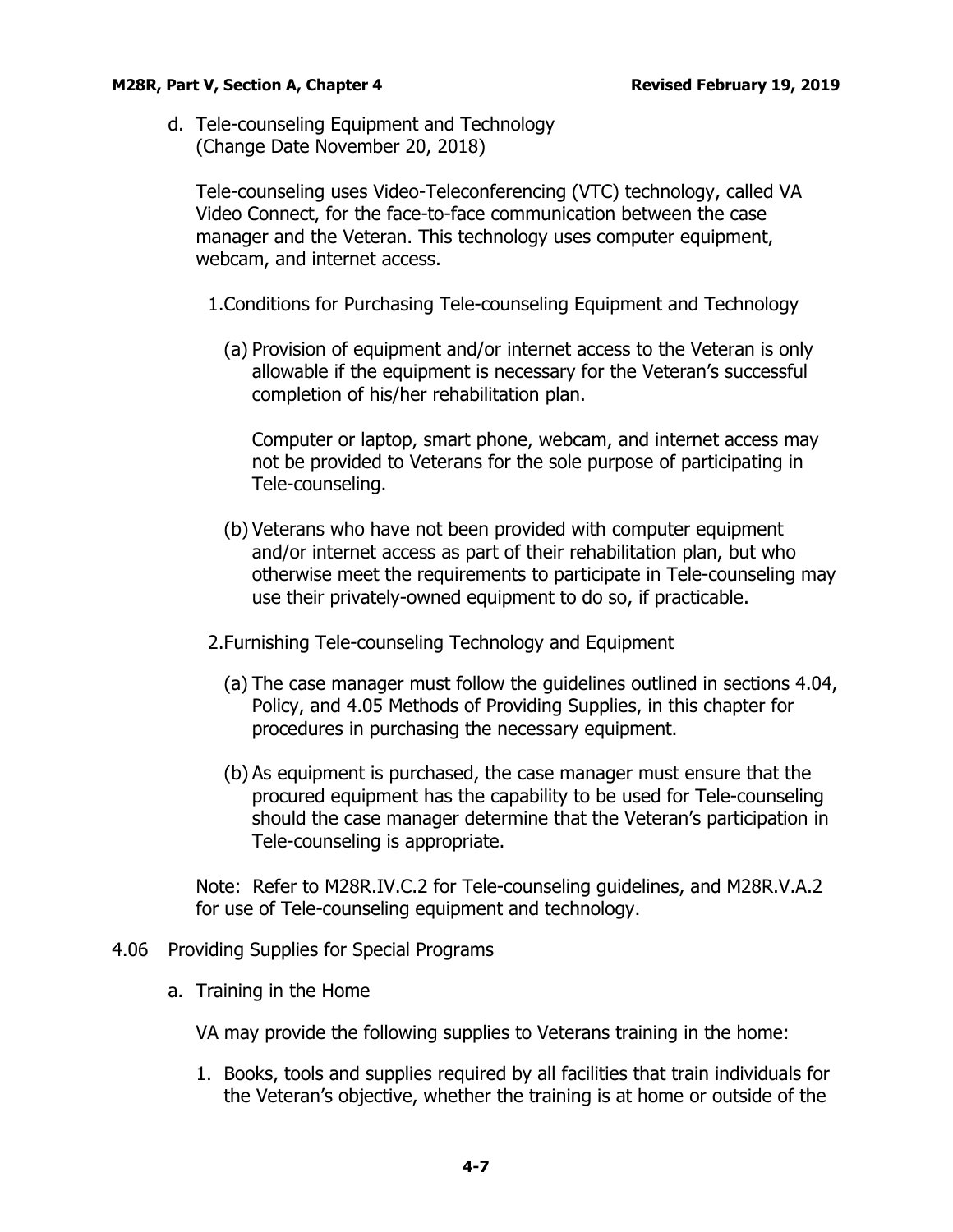home.

- 2. Supplies and equipment that are essential because the Veteran is pursuing training at home. Equipment in this category may consist of items that are not required by facilities that train outside of the home.
- 3. Special equipment, such as a vise or drafting table.
- 4. Supplies needed to enable the Veteran to function more independently in his/her home and community.
- <span id="page-9-0"></span>b. Farm Cooperative Training

The books and related training supplies that VA may provide a Veteran in farm cooperative training depend upon the type of instruction he/she is receiving. The following conditions apply:

- 1. When group instruction is part of a Veteran's course, VA must provide books and supplies that the facility requires all students taking the course to own personally or on a rental basis.
- 2. When all instruction is given on the Veteran's farm by an individual instructor, VA must provide to the Veteran only those textbooks and other supplies that would ordinarily be required by a facility.
- <span id="page-9-1"></span>c. Employment Services

A Veteran receiving employment services may be provided with supplies in the following situations:

- 1. The employer requires similarly circumstanced non-Veterans to own the item upon beginning employment. This means that the items were not provided during the period that the Veteran was training for the objective, or that the items that were provided for training purposes are not adequate for employment.
- 2. VA determines that special equipment is necessary for the Veteran to perform his/her duties, subject to the obligation of the employer to make reasonable accommodation to the disabling effects of the Veteran's condition.

If the Veteran needs supplies to secure employment following training or while in a program consisting only of employment services, the VRC must take the following steps:

• Obtain VAF 28-1905m from the employer; the employer must identify the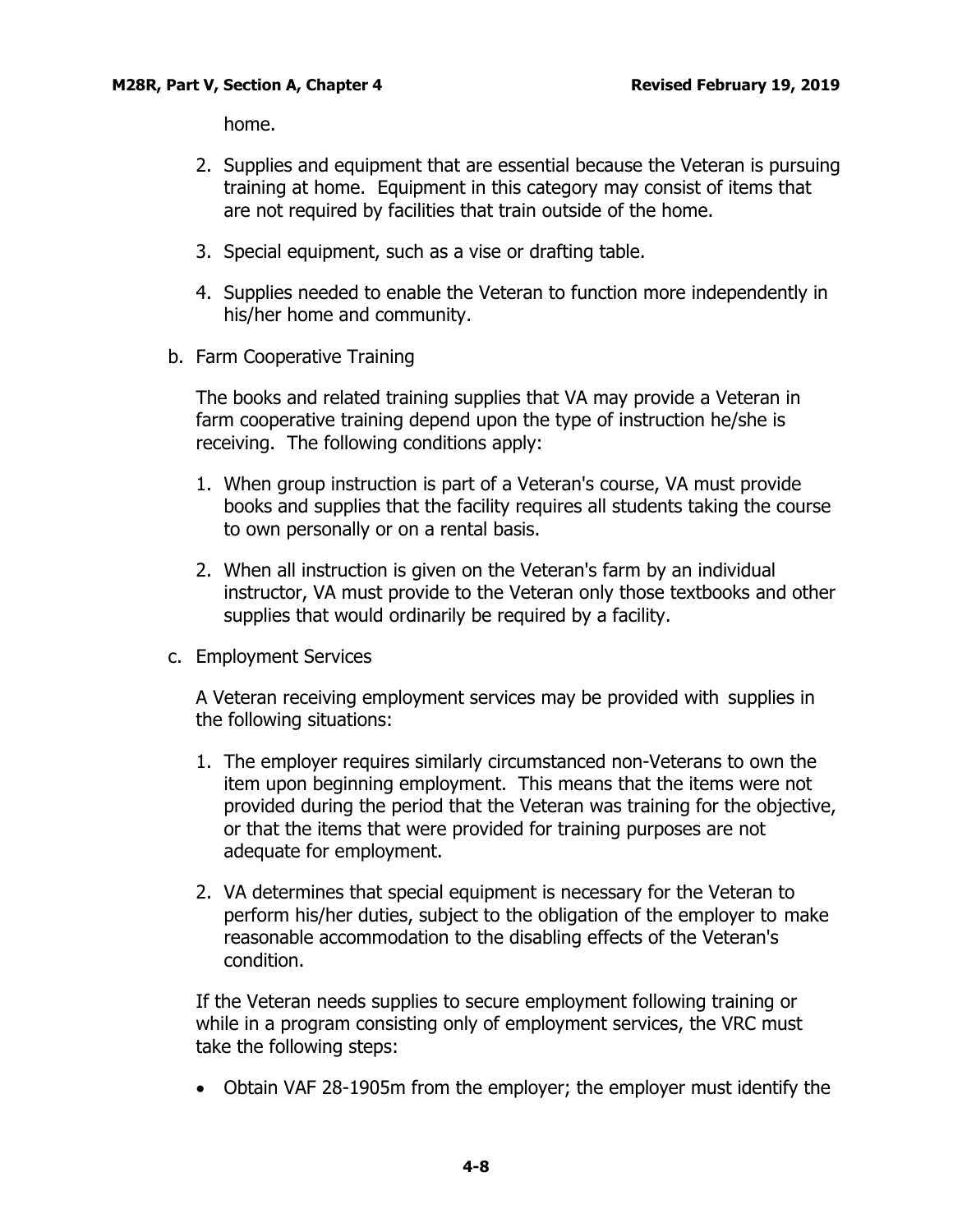type of program and sign under Signature and Title of Official in Section B to certify that the requested items are necessary for the successful achievement of a vocational goal.

- Arrange for delivery of the required supplies during the period of employment services.
- <span id="page-10-0"></span>d. Self-employment

The VRC must determine what supplies and equipment the Veteran needs for self-employment while developing the self-employment plan and secure all necessary approvals before authorizing supplies. (Refer to M28R.IV.C.8 for guidelines related to self-employment.) The provision of service is based on category assignment. The VRC and the Veteran must prepare VAF 28-1905m to document the supplies that VA will provide. An item such as a tractor or other apparatus that is used for farming or other work activities is considered equipment and may be authorized as part of a self-employment plan if the need is justified and documented. The use of this equipment cannot be contraindicated to the Veteran's disability condition.

A program for establishing a business requires the Veteran to rely in part on his/her resources in developing and establishing the business. If the Veteran's business requires supplies greater in amount or kind than VA may authorize, the Veteran is responsible for securing these supplies.

The supplies and related assistance that may be provided to the Veteran are generally limited to the following supplies necessary to begin operations:

- Minimum stocks of materials (e.g., inventory of saleable merchandise or goods, expendable items required for day-to-day operations, and items that are consumed on the premises).
- Essential equipment, including machinery, occupational fixtures, accessories and appliances.
- Other related assistance such as business license fees.

The Veteran is responsible for the payment of certain items associated with a self-employment plan of services. This means that VA must not authorize the following items:

- Purchase of, or part payment for, land and buildings.
- Making full or part payment of leases or rentals.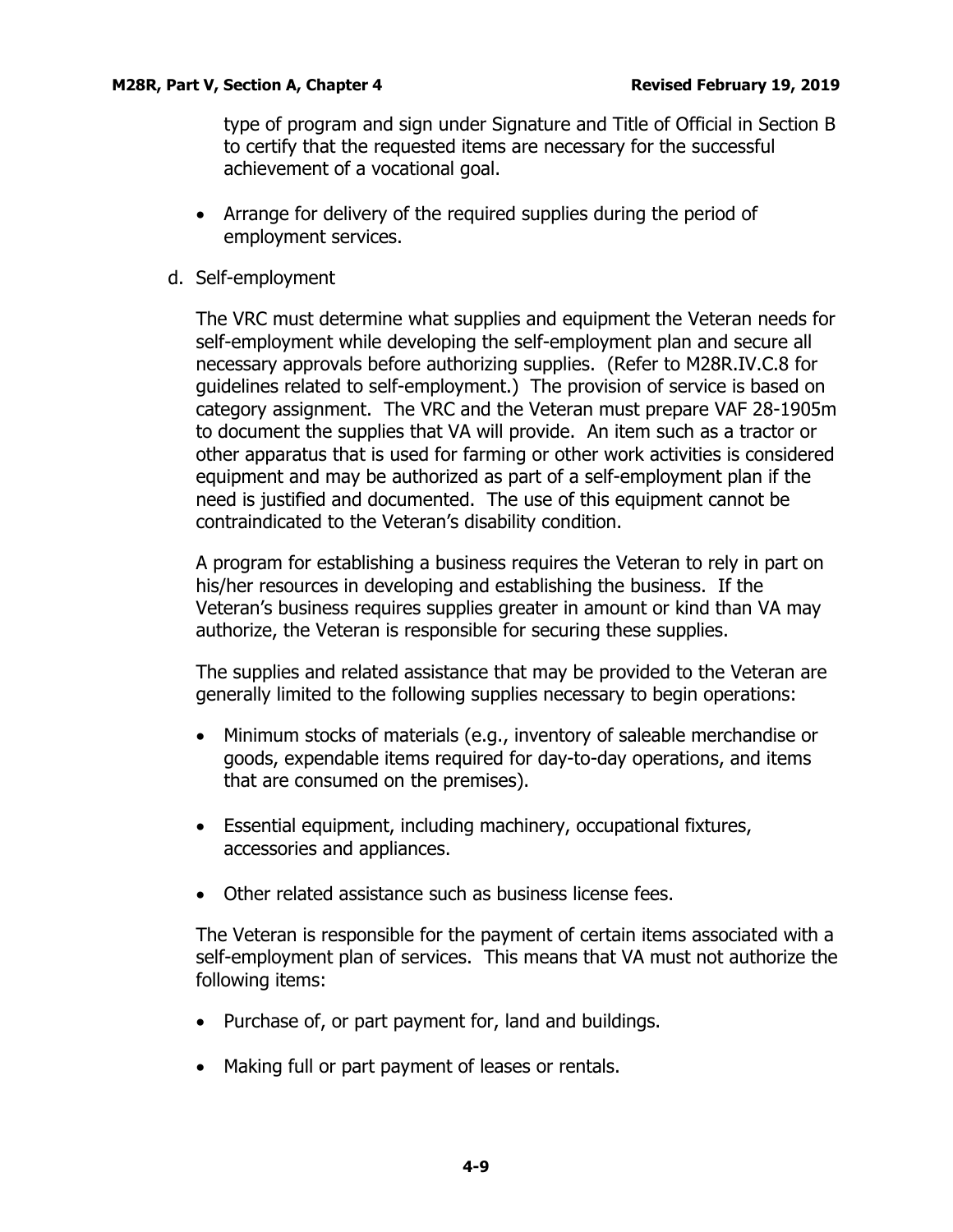- Purchase or rentals of trucks, cars, or other means of transportation.
- Stocking a farm for animal husbandry operations.
- <span id="page-11-0"></span>e. Independent Living (IL)

The need for any supplies or equipment being considered to address an IL need must be substantiated by results of both the preliminary and comprehensive IL assessments. The Veteran's rehabilitation plan must specify how the equipment will be used to overcome an identified barrier to independence in daily living, include criteria to measure the success of providing this service and explain how this success will be sustained after VR&E services are terminated. The use of the equipment cannot be contraindicated to the Veteran's disability condition. In no circumstance, should a tractor, mower, or similar equipment be authorized as part of a Veteran's IL plan of services since these items are not considered to be mobility devices.

If the comprehensive evaluation indicates that home modifications are needed to maximize the Veteran's independence, the VRC must coordinate those services with other VA programs. If the Veteran is eligible under one of the programs listed below, then the home modification must be provided under that program before VR&E can provide home modifications. Per 38 CFR 21.216, the Veteran must be found ineligible for needed special equipment, such as home modification to improve access, under other programs and benefits administered by VA before the service can be authorized and provided by VR&E. Refer to section 4.07 of this chapter for more guidance on providing special equipment. VA has four main grant programs to assist Servicemembers and Veterans who have disabilities with necessary home modifications. Included in these grants is a grant to assist with modifications to a temporary residence. VA housing grants for Veterans who have disabilities are listed as follows:

- Specially Adapted Housing (SAH) Grant
- Special Housing Adaptation (SHA) Grant
- Home Improvements and Structural Alterations (HISA) Grant
- Temporary Residence Assistance (TRA) Grant
- <span id="page-11-1"></span>f. On-the-Job Training (OJT)

VR&E may purchase necessary tools, uniforms and other required supplies for Veterans participating in OJT. The VRC must discuss with the employer any tools, uniforms and supplies that are required of all journeymen employees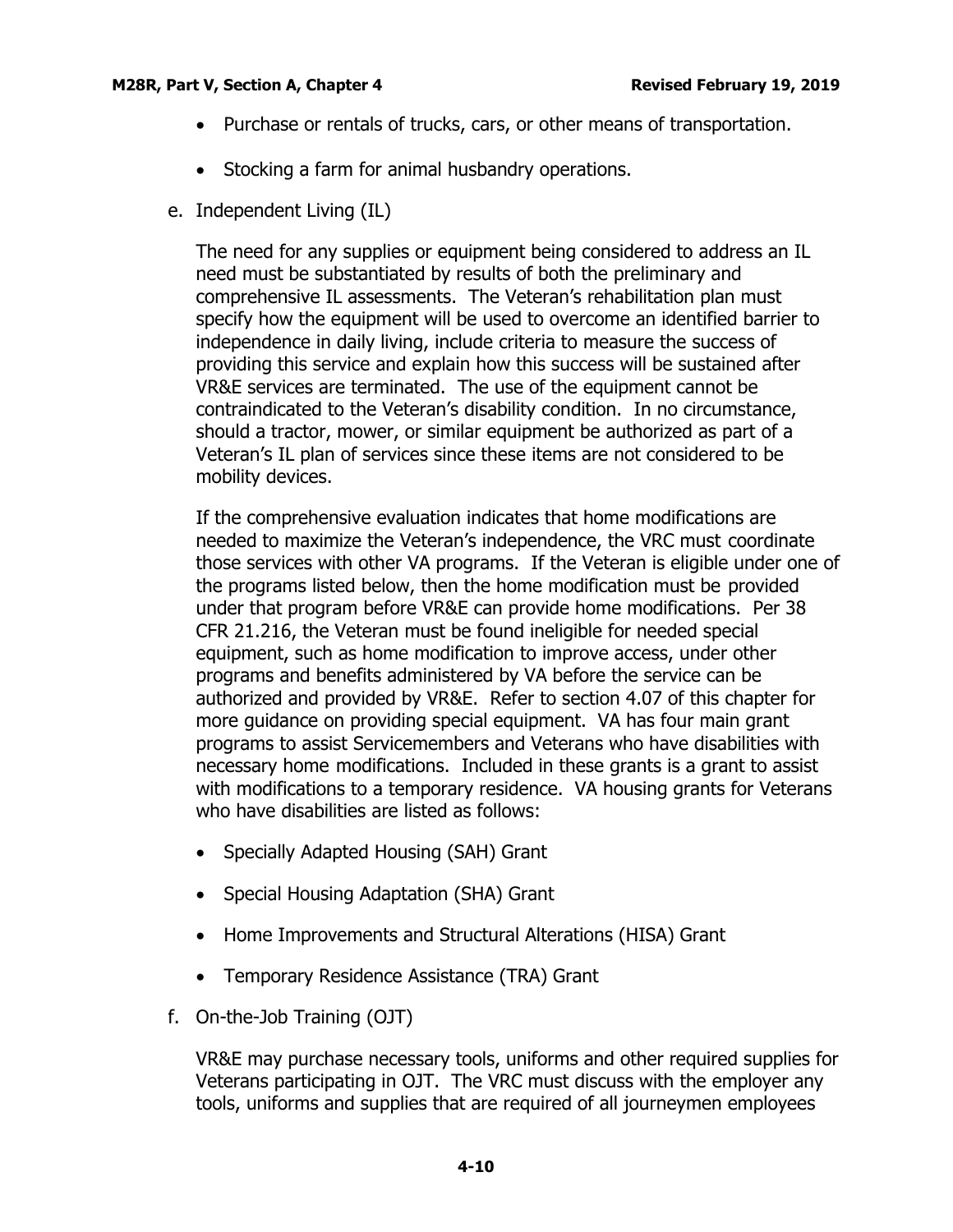on the job. This does not include tools that are normally owned by the employer. Uniforms that are normally rented must be rented as opposed to purchased. Tools and supplies that are normally required to be owned by the employee may be purchased for the Veteran, and must remain the property of the Veteran even if he/she leaves the employment. Refer to section 4.14 of this chapter for more guidance on determining when a Veteran must repay the value of supplies. If tools and/or supplies need to be purchased, a VAF 28-1905m must be completed and signed by the employer, the Veteran and the VRC.

See M28R.VI.A.12 for additional information on OJT programs.

<span id="page-12-0"></span>g. Special Employer Incentive (SEI) Program

A Veteran who is eligible for the SEI Program may have significant challenges in finding employment and require additional attention from the employer that may not be given to the average employee. This will cost the company time and money and it is VA's responsibility under this program to provide the compensation for the extra effort. As the employer accommodates the Veteran, the VA must provide appropriate reimbursement for incurred costs. These tools and supplies would be items that are required by all employees on the job and would not be available to the Veteran from the employer.

VAF 28-1905m must be completed when supplies and equipment are procured outside of a training facility. This form must be used when making a purchase with the government purchase card or when providing direct reimbursement to a Veteran if there are supplies and equipment he/she would need while on the job.

See M28R.VI.A.7 for additional information about the SEI program.

<span id="page-12-1"></span>h. Non-paid Work Experience (NPWE)

VR&E may purchase necessary tools, uniforms and other required supplies for Veterans participating in a NPWE. Tools and supplies that are normally required to be owned by the employee may be purchased for the Veteran in the same manner as supplies for Veterans participating in OJT.

See M28R.VI.A.12 for additional information about NPWE.

# <span id="page-12-2"></span>4.07 Special Equipment

Special equipment may be authorized as necessary to enable a Veteran to mitigate or overcome the effects of a disability in pursuing a rehabilitation program. If the Veteran needs special equipment and is eligible for the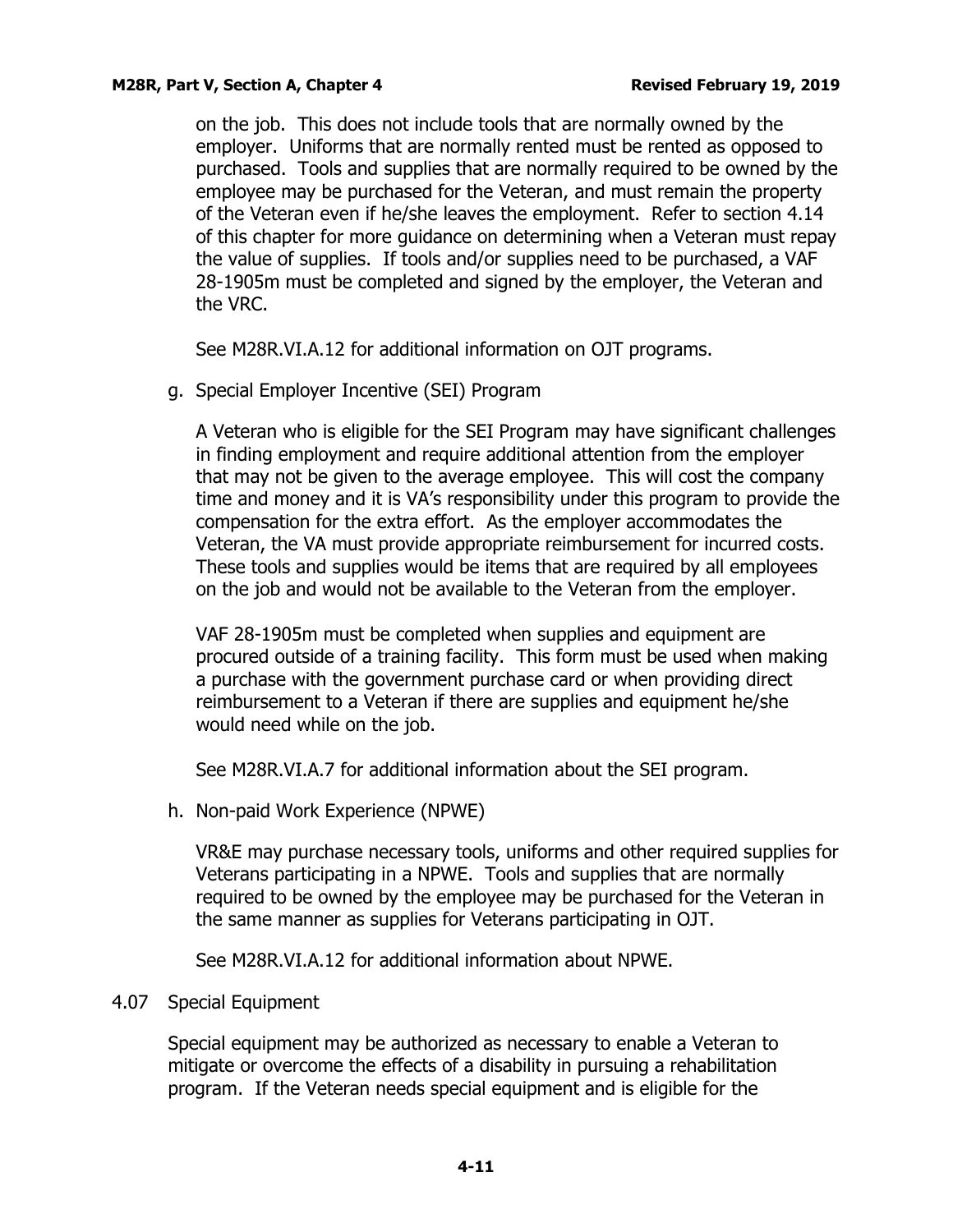equipment under other VA programs, such as medical care and treatment at VA medical centers, then the items must be provided under that program.

When the VRC establishes evidence that special equipment may be needed for a Veteran to begin, continue in, or complete a rehabilitation program, a referral to the Veteran's Health Administration (VHA) should be completed. The VRC should use VAF 28-8861 to describe the reason(s) he/she believes special equipment may be needed as part of the Veteran's rehabilitation plan, and to request that VHA conduct an evaluation and provide any necessary services. (Refer to M28R.V.A.5 for further guidance on completing VAF 28-8861.) The VHA physician must determine both of the following before the item may be purchased by VR&E:

- That the Veteran needs the special equipment.
- That the Veteran is ineligible for the needed special equipment under other programs and benefits administered by VA.

The major types of special equipment that may be authorized by VR&E include the following:

<span id="page-13-0"></span>a. Equipment for Educational or Vocational Purposes

This category includes items that are ordinarily used by all individuals pursuing training but are modified to make more accessible to an individual who has a disability (e.g., a calculator with speech capability for a Veteran who is blind or visually impaired; a computer keyboard adapted for one-hand typing; or voice activation and speech recognition software).

<span id="page-13-1"></span>b. Sensory Aids and Prostheses

This category includes items that are specifically designed to mitigate or overcome the effects of disability. They range from eyeglasses and hearing aids to closed-circuit TV systems that amplify reading material for Veterans with severe visual impairments.

<span id="page-13-2"></span>c. Modifications to Improve Access

This category includes adaptations of environment not generally associated with education and training, such as adaptive equipment for automobiles or supplies necessary to modify a Veteran's home to make either training, selfemployment or independence in daily living possible.

<span id="page-13-3"></span>d. Mobility Aids

VR&E may provide mobility devices, such as wheelchairs or mobility scooters,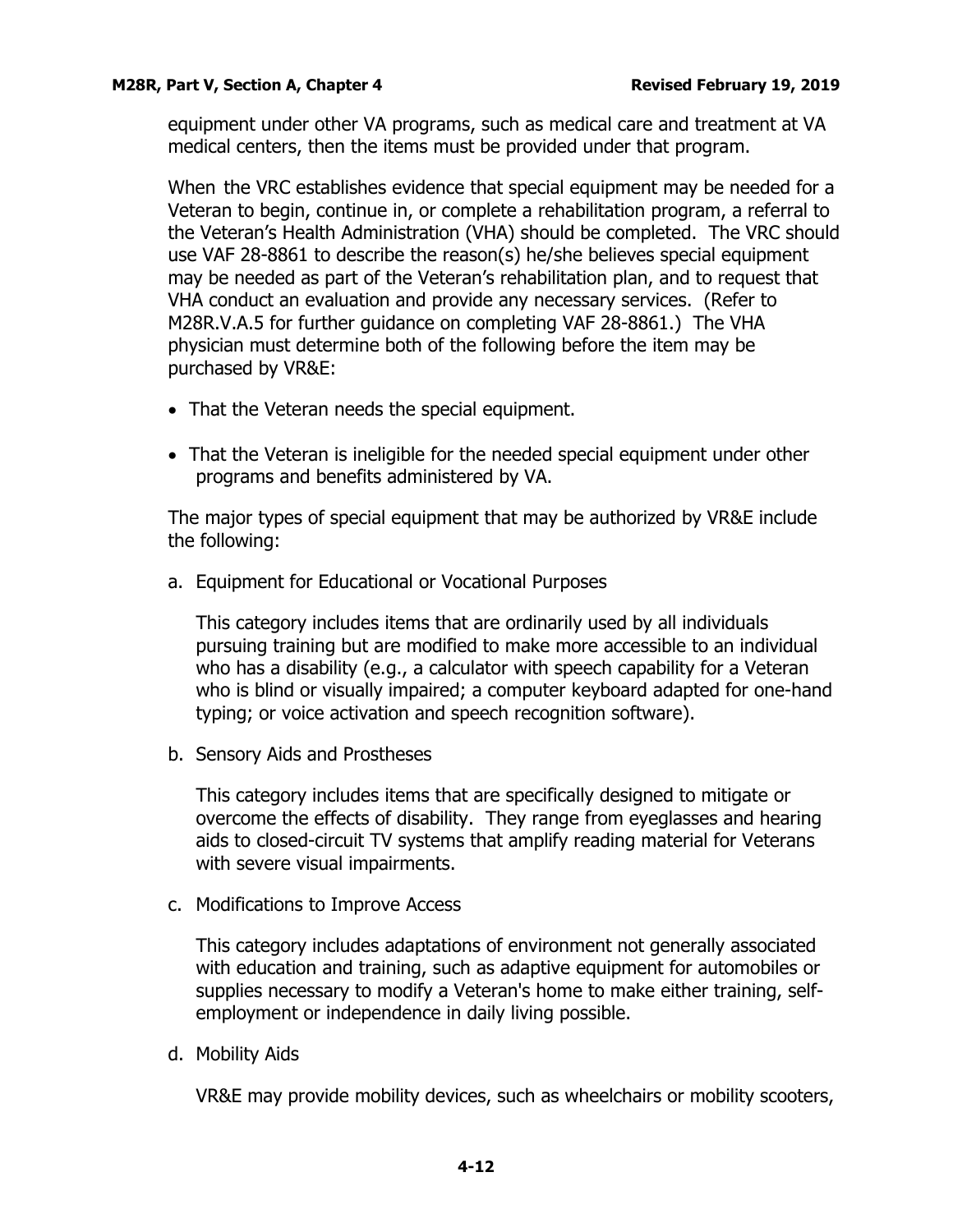as part of an IL plan of services when arrangements cannot be made to provide these services through VHA. A wheelchair or mobility scooter is defined as a mobility device designed to accommodate a disability and must be prescribed by a physician. Consultation between VR&E staff and VHA prosthetics staff may be necessary to determine what type of mobility device a Veteran needs and to decide whether it can be provided by VHA. VR&E's authority to provide mobility services does not extend to the purchase or rental of automobiles, trucks, boats, or similar conveyances, such as golf carts or All-Terrain Vehicles (ATV). A tractor or mower must never be approved as a mobility aid.

# <span id="page-14-0"></span>4.08 Vehicles

The purchase or rental of vehicles for Veterans participating in the VR&E Program is prohibited under any circumstance. A vehicle is defined as a conveyance moving on wheels, runners, tracks, or the like, that is used for transporting people or goods. VA must not authorize assistance for the purchase or rental of cars, trucks, boats, or other vehicles. It is important to note that golf carts and ATVs are considered to be vehicles. This means that payment for those items must not be authorized. VR&E may provide essential equipment, such as a tractor, if the equipment is needed to establish a Veteran's business as part of an approved self-employment plan. Refer to section 4.06 for more guidance on determining what supplies a Veteran needs for self-employment.

# <span id="page-14-2"></span><span id="page-14-1"></span>4.09 Firearms

a. Requirements for Approving Purchase of Firearm

Authorization for purchase of firearms is addressed during evaluation and planning with the Veteran. The requirements for approving the authorization for purchase of firearms are outlined in M28R.IV.C.2. For authorizing purchase of firearm for a Veteran, the term "firearm" also refers to ammunition and firearm parts.

The completed and signed forms for Review Prior to Purchase of Firearms, and Conditions of Reimbursement for Purchase of Firearms, (refer to Appendix AZ and Appendix BA) must be filed in the Veteran's VR&E record. A copy of the Conditions of Reimbursement for Purchase of Firearms must be provided to the Veteran.

<span id="page-14-3"></span>b. Reimbursement for Purchase of Firearm

Upon purchase of the firearm, the Veteran may request reimbursement by providing the original receipt(s) of purchase. The case manager must make copies of the receipt(s) and certify that those are photocopies of the original(s) before entering the financial data in CWINRS. The case manager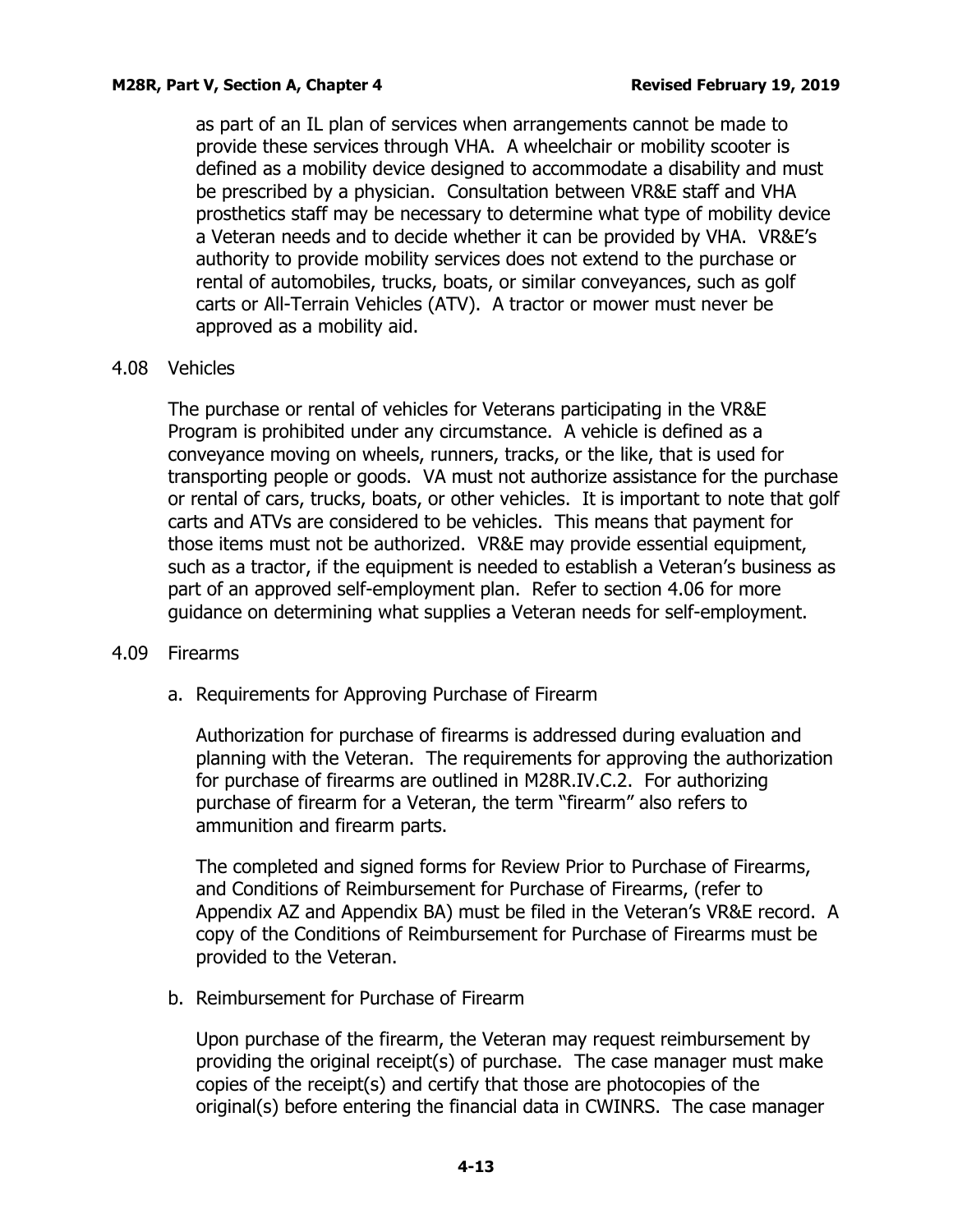must submit the receipts and a copy of the Review Prior to Purchase of Firearms, to the appropriate RO Finance activity to process direct reimbursement.

The case manager must follow the procedures outlined in M28R.V.A.3, Processing a Direct Reimbursement.

<span id="page-15-0"></span>c. Completion of Rehabilitation Program

If the Veteran completes his/her rehabilitation program as planned, supplies are considered his/her property at the time the case is closed in Rehabilitated status. The Veteran may then replace, sell, or otherwise dispose the firearm.

If the Veteran does not complete his/her rehabilitation program as planned, follow the guidance in Section 4.16 of this chapter regarding repayment of supplies provided by VA, which includes the value of the firearm.

<span id="page-15-1"></span>4.10 Companion Animals and Service Dogs

Payment for the purchase of service dogs, guide dogs, or companion animals for Veterans participating in the VR&E Program is prohibited under any circumstance. This also means that VR&E must not authorize payment for training or any other services related to companion animals or service dogs. While the VRC must not authorize payment for service dogs, guide dogs, or companion animals, a vocational goal requiring the possession of an animal may still be deemed appropriate in some instances. The Veteran must be informed of the costs associated with owning an animal prior to signing a plan of services that requires the animal.

See M28R.V.A.5 for further information related to the use of companion animals and service dogs.

<span id="page-15-2"></span>4.11 Temporary Rental of Computer Equipment

Since the cost of renting computer equipment can quickly exceed purchase costs, the VRC should not generally consider rental for long-term use of this equipment. However, the VRC may consider temporary rental of computer equipment under either of the following conditions:

- To explore equipment suitability early in a program that requires either regular or special equipment before committing to a substantial investment.
- To meet a transitory need.

Otherwise, the VRC should purchase computer equipment using one of the purchase methods described in section 4.05 of this chapter.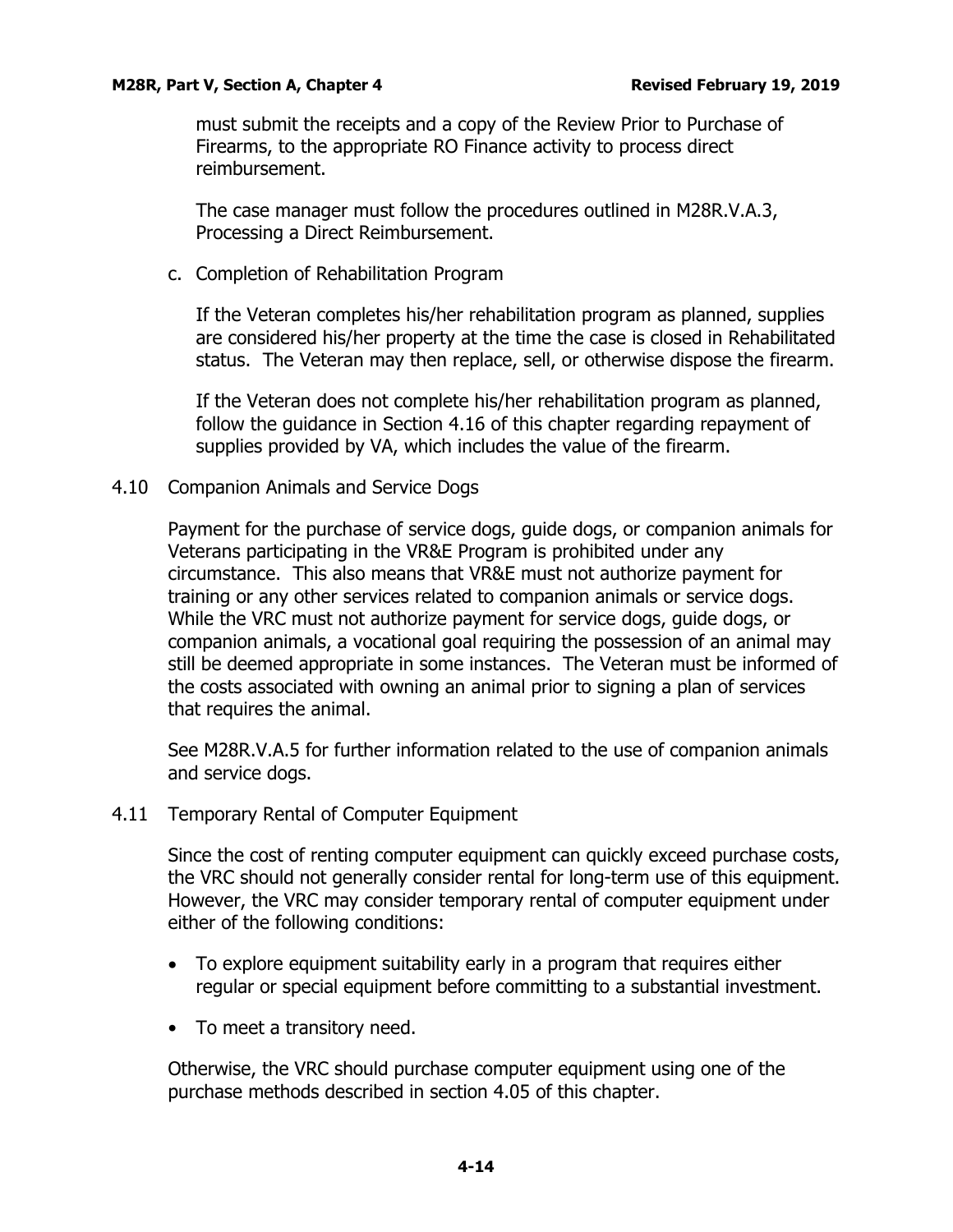- <span id="page-16-1"></span><span id="page-16-0"></span>4.12 Clothing, Magazines and Periodicals, and Items that May be Personally Used
	- a. Clothing

Protective articles or uniforms will be provided at VA expense, when the facility requires similarly circumstanced non-Veterans to also use these types of clothing. VA must not provide any other types of clothing (38 CFR 21.219 (a)).

<span id="page-16-2"></span>b. Magazines and Periodicals

Appropriate past issues of magazines, periodicals, or reprints may be provided in the same manner as books when required for a course or training.

<span id="page-16-3"></span>c. Items that May be Personally Used

Musical instruments, cameras, or other items that could be used personally by the Veteran may only be provided if required by the facility to meet requirements for degree or course completion.

<span id="page-16-4"></span>4.13 Supplies for Special Projects and Theses

The amount of supplies that VA may authorize for special projects, including theses, may not exceed the amount generally needed by similarly circumstanced non-Veterans in meeting course or thesis requirements. The Veteran's committee chairman, major professor, department head, or appropriate dean must certify that the special project or thesis is a course requirement and that the expenses are reasonable and required to complete the project or thesis. These expenses may include research expenses, typing, printing, microfilming, or copying (VAAR 831.7001-3 (e)).

<span id="page-16-5"></span>4.14 Upgrades and Maintenance

While the Veteran is in a rehabilitation program, VR&E must arrange for maintenance of computer or special equipment. VR&E may pay for upgrades to the computer or special equipment for the Veteran's program or to make the Veteran competitive in the employment market.

<span id="page-16-6"></span>a. Extended Warranty/Service Plan

Often the best way to get system maintenance is to buy a reliable, comprehensive extended warranty/service plan on the equipment for the projected duration of the Veteran's program.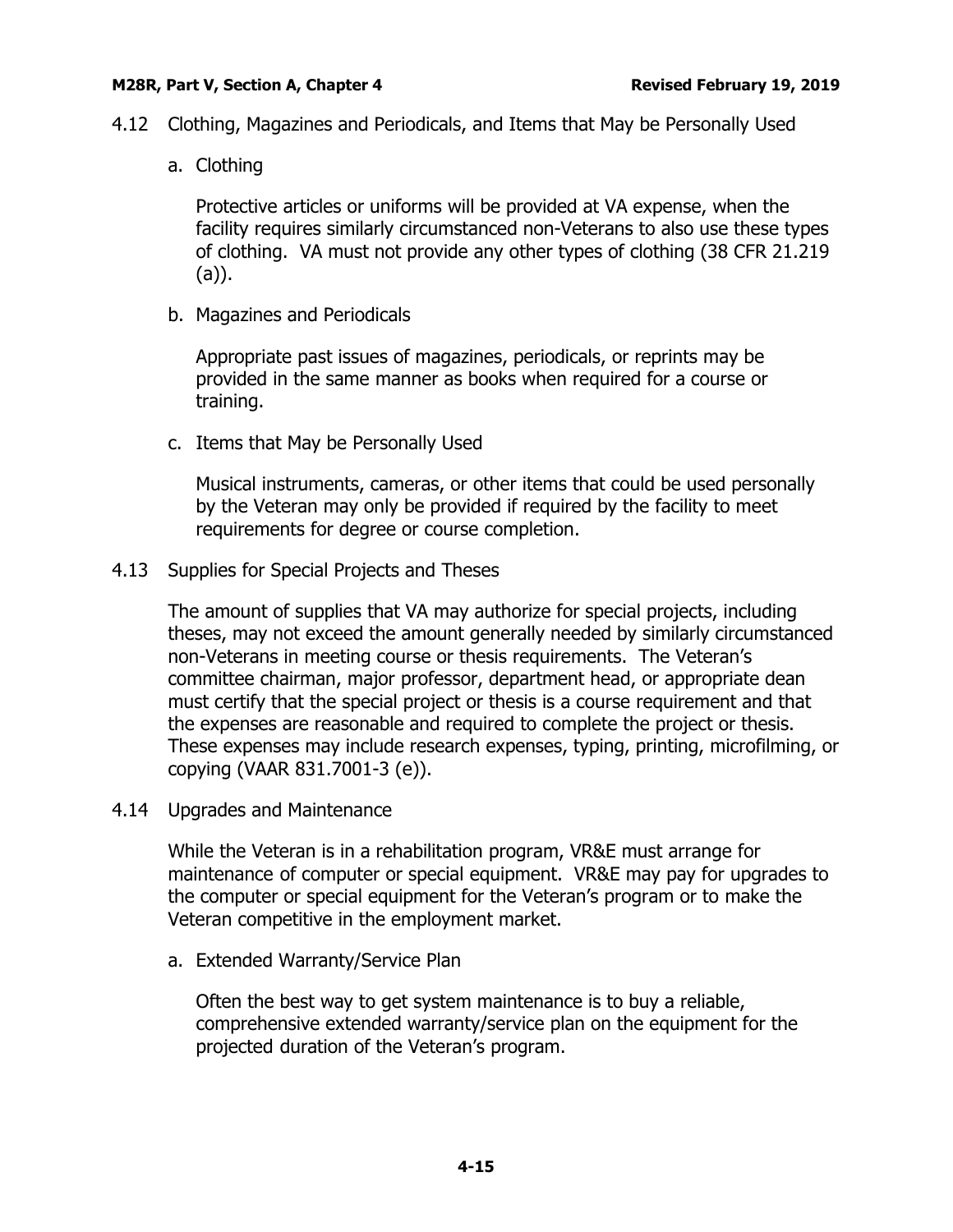<span id="page-17-0"></span>b. Upgrading to a New Computer System

Upgrading may involve buying a new computer system if the Veteran's current system cannot be adequately upgraded to meet either of the following:

- The current needs of the rehabilitation program course work.
- The projected use of the computer in the Veteran's planned employment.

Upgrading to a new system includes the transfer of the software and files from the old system onto the new system.

<span id="page-17-1"></span>c. End of VR&E Responsibility

VR&E responsibility for maintenance and upgrading stops when the VRC places the Veteran in Rehabilitated or Discontinued case status.

- <span id="page-17-3"></span><span id="page-17-2"></span>4.15 Replacement of Supplies
	- a. Lost, Stolen, Misplaced, or Damaged Supplies

VA may replace items that are necessary to the further pursuit of the Veteran's program when they are lost, stolen, misplaced or damaged beyond repair through no fault of the Veteran. A request for replacement of an item previously purchased must be received in writing from the Veteran (an email from the Veteran meets this requirement) and must explain how the item was lost, stolen, misplaced, or damaged. A police report must be attached to a request for the replacement of a lost or stolen item and evidence that the Veteran investigated replacement through an extended warranty/service plan or homeowner's insurance must also be presented by the Veteran along with the request, as appropriate. The VRC must determine that the Veteran needs the requested item to achieve a rehabilitation goal and must authorize the item before the Veteran can obtain it by following guidance in this chapter.

VA may make a loan from the revolving fund to a Veteran to purchase an item that VA will not agree to replace, if the Veteran is without funds to pay for the item. Refer to M28R.V.B.9 for more guidance on Revolving Fund Loans (RFL).

If a Veteran refuses to replace an item needed to pursue the program after VA determines that its loss or damage was his/her fault, the Veteran's refusal may be considered as noncooperation under 38 CFR 21.364. (Refer to M28R.III.C.6 for more guidance on actions following findings of unsatisfactory conduct and/or cooperation.) If the Veteran's program is discontinued under provisions of 38 CFR 21.364(b), he/she will be reentered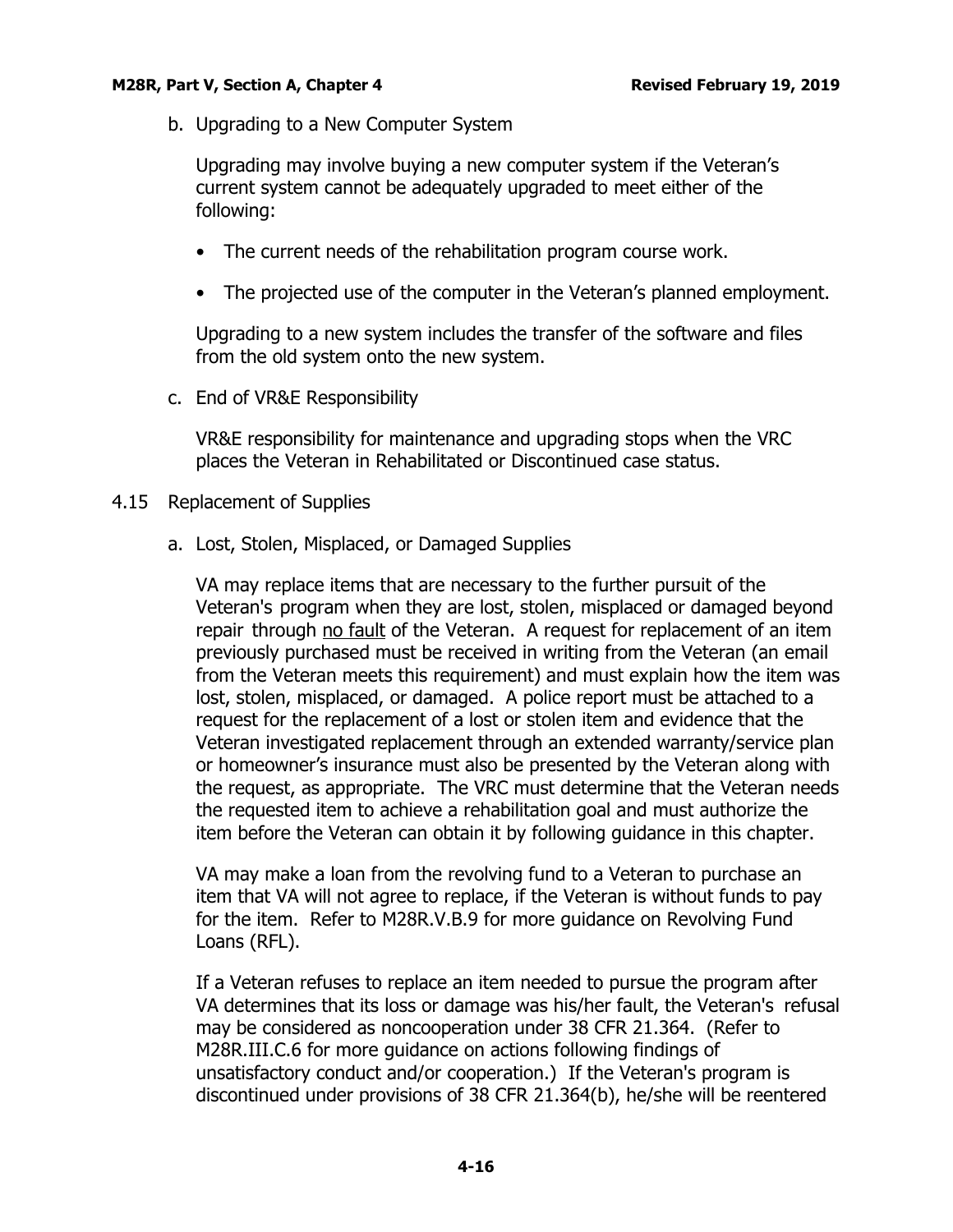into the program only when the necessary items have been replaced.

<span id="page-18-0"></span>b. Supplies Used in More Than One Part of the Program

VA will generally provide non-consumable supplies only one time, even though the same supplies may be required for use by the Veteran in another subject or in another quarter, semester, or school year. Examples of nonconsumable supplies that VA will generally only provide one time include the following:

- Books
- Computer packages
- Voice recorders
- Cameras
- Tools
- <span id="page-18-1"></span>4.16 Repayment

With certain exceptions, if a Veteran does not complete the planned rehabilitation program, the Veteran must repay the value of the supplies that VA provided. The value of supplies authorized by VA will be repaid under the provisions of this section when a Veteran fails to complete the program as planned.

<span id="page-18-2"></span>a. Consumable supplies

VA requires repayment for consumable supplies, unless one of the following applies:

- 1. The Veteran fails to complete the rehabilitation program through no fault of his/her own.
- 2. The employment objective of the rehabilitation plan is changed as a result of reevaluation by VA staff.
- 3. The total value of the supplies is less than \$100.
- 4. The Veteran dies.
- <span id="page-18-3"></span>b. Non-consumable Supplies

In accordance with 38 CFR 21.222(b) (1), VA will not require repayment for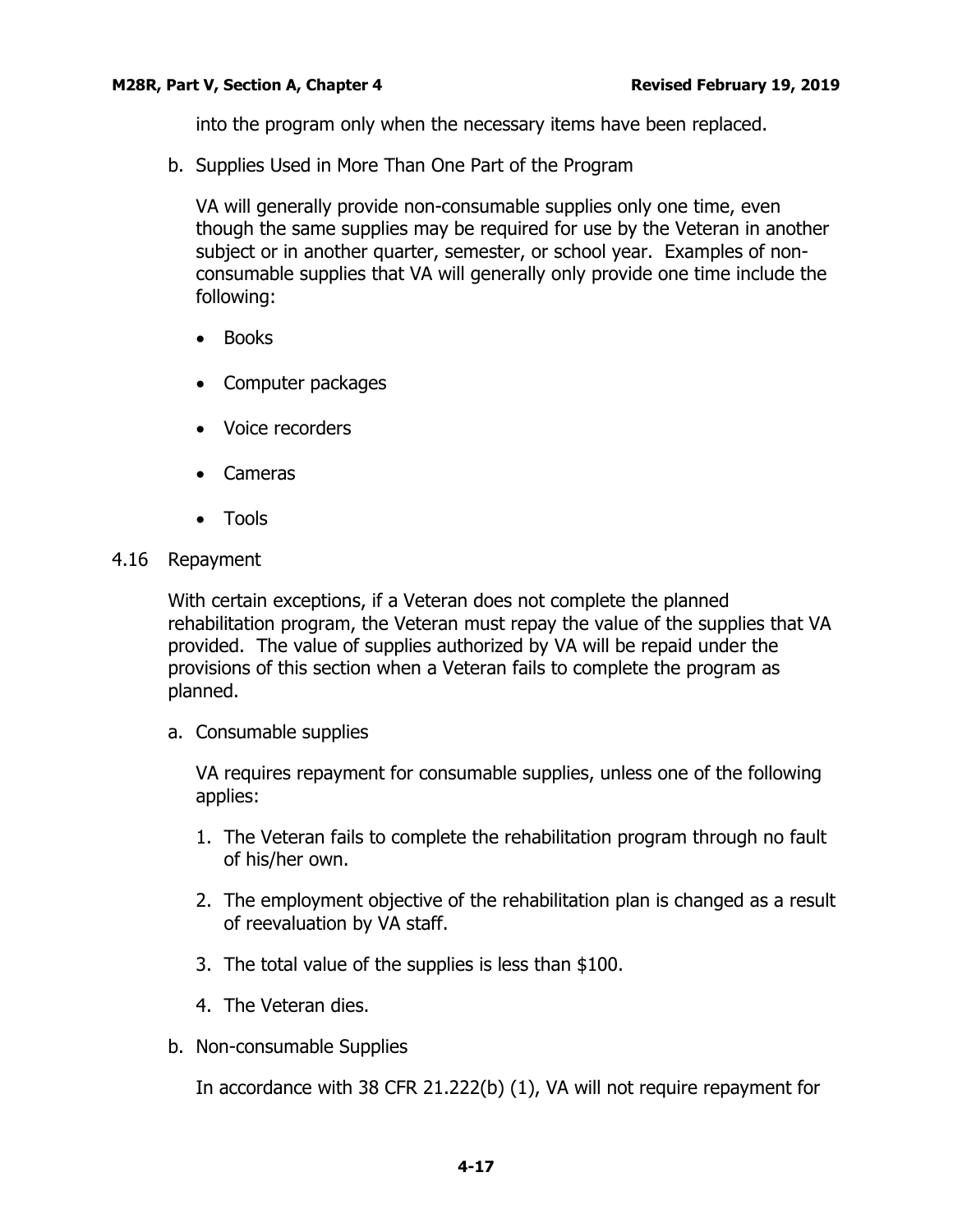non-consumable supplies if one of the following applies:

- 1. The Veteran and VA change the long-range goal of the rehabilitation plan and the provided supplies are not required for the Veteran's pursuit of the new goal.
- 2. The Veteran's failure to complete the program was not his/her fault.
- 3. The Veteran reenters the Armed Forces or is in the process of reentering the Armed Forces.
- 4. The Veteran satisfactorily completed one-half or more of a non-college degree course (or at least two terms in the case of a college course).
- 5. The Veteran certifies that he/she is using the supplies provided during training in current employment.
- 6. The total value of the supplies for which repayment is required is less than \$100.
- 7. The Veteran was provided supplies during a period of employment services but loses the job through no fault of his/her own.
- 8. A Veteran discontinued from an IL program is using supplies and equipment to reduce his/her dependence on others.
- 9. The Veteran dies.
- 10.The Veteran is declared rehabilitated.

The amount that a Veteran must repay will be the lesser of the current value of the supplies, or the original cost of the supplies. VA will accept the supplies instead of repayment of the value of the supplies when the Veteran and VA change the long-range goal of the rehabilitation plan and the provided supplies are not required for the Veteran's pursuit of the new goal.

<span id="page-19-0"></span>c. Training in the Home and Self-employment

VA must not require a Veteran to pay for or return non-consumable supplies if one of the following applies:

1. A Veteran training in the home completes enough of his/her training program to be considered employable, and has been declared rehabilitated to the point of employability.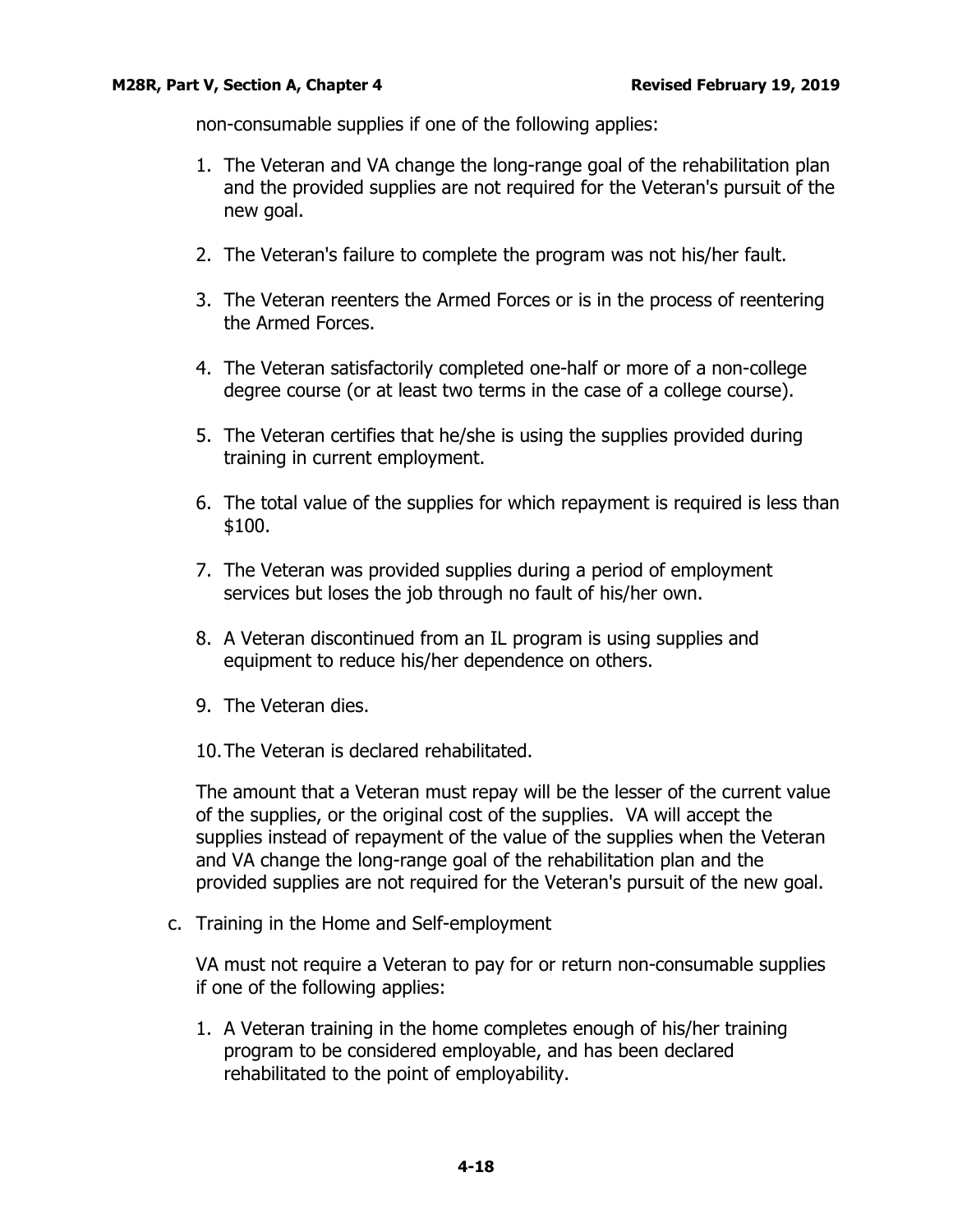- 2. A Veteran in a self-employment program not in the home is declared rehabilitated.
- 3. A Veteran dies and the Director of VR&E Service determines that the facts and equities of the family situation warrant waiver of all or a part of the requirements for repayment (e.g., the family is able to continue the business established by the Veteran).
- <span id="page-20-0"></span>d. Transfers from Chapter 31 to Chapter 33

VA will not require repayment for non-consumable supplies when the Veteran transfers to the Chapter 33, Post/911 GI Bill program if one of the following applies:

- The Veteran transfers after completing at least one semester of a college program.
- The supplies were provided to the Veteran specifically to overcome the effects of a disabling condition.
- <span id="page-20-1"></span>e. Procedures

(Change Date February 19, 2019)

When a Veteran who has been provided non-consumable supplies discontinues training, the VRC must prepare a VAF 28 - 1905L. This form will present the facts, findings and recommendations in the case. The value will be the lesser of the current value of the supplies or the original cost. The VRC must document in item number 15 on VAF 28-1905L the method used to establish the current value (e.g., discussion with a supplier about the value of used tools). If the VRC determines that failure to complete the course was the Veteran's fault and none of the exceptions to repayment apply, the VRC must do the following:

- 1. Prepare a memo to the Finance Activity requesting that a 60B C&P CH31 Subsistence debt be established.
- 2. Forward VAF 28-1905L to the VR&E Officer for concurrence with the memo attached.
- 3. If the VR&E Officer concurs with the decision to request repayment, VAF 1905L and the memo will be sent to the Finance Activity for processing and dispatch of the collection request to the Veteran.
- 4. File a copy of VAF 1905L and the memo in the Veteran's VR&E record.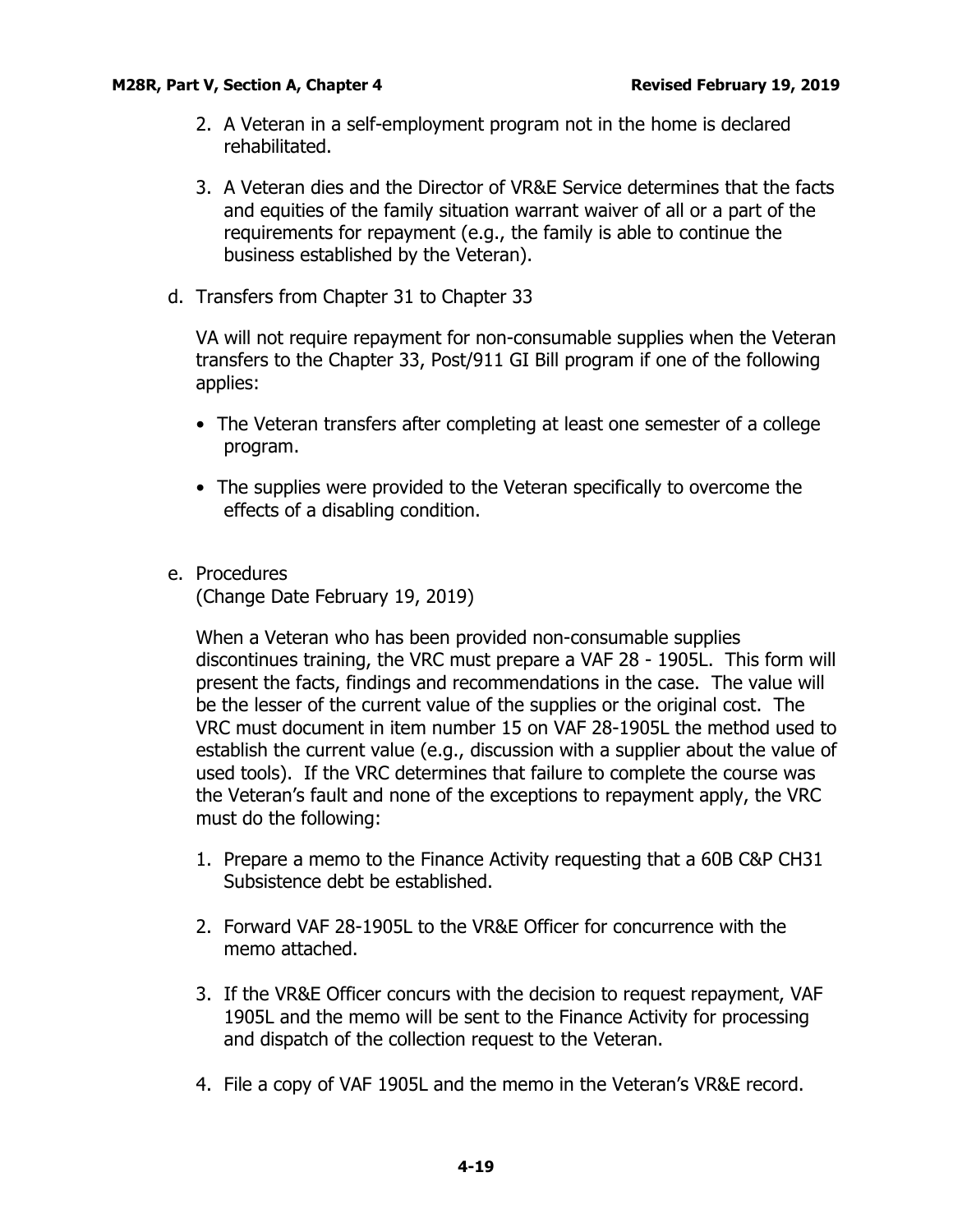5. Inform the Veteran of this adverse action following the procedures outlined in M28R.III.C.3.

Note: After 90 days, if there is no running award and the Veteran has not repaid the debt or set up a payment plan, the debt will be forwarded to the Treasury Offset Program (TOP) for collection.

<span id="page-21-0"></span>f. Turn-in of Non-consumable Supplies

Under certain conditions, a Veteran may turn-in non-consumable supplies to VA instead of repaying their value. To return non-consumable supplies, the following conditions must be met:

- 1. The supplies are in such good repair that another Veteran could use them in training.
- 2. The VRC determines that another Veteran will likely need the tools within six months.
- 3. The VRC and the Veteran both agree to the return of the supplies.
- 4. The regional office or a supporting VA facility can adequately store and maintain the supplies until their reissuance to another Veteran.

# <span id="page-21-1"></span>4.17 Prevention of Abuse

As stewards of taxpayers' money, VR&E staff are responsible for and held accountable for the appropriate authorization and processing of fiscal transactions. The VRC must ensure correct application of the laws and regulations concerning all fiscal transactions. Fiscal oversight provided within the VR&E Division ensures that the VRC authorizes and processes fiscal transactions with accountability, honesty and good judgment.

<span id="page-21-2"></span>a. VRC Responsibilities

VA will provide supplies only after the VRC carefully reviews the Veteran's needs and determines what supplies the Veteran needs under 38 CFR 21.210 through 21.222. The VRC must also be proficient in the correct use of procurement procedures, especially in the use of the government purchase card.

<span id="page-21-3"></span>b. VR&E Officer Responsibilities

The VR&E Officer is responsible for the assessment of quality and management control within his/her division. He/she should know the performance level of each employee assigned within his/her supervision to